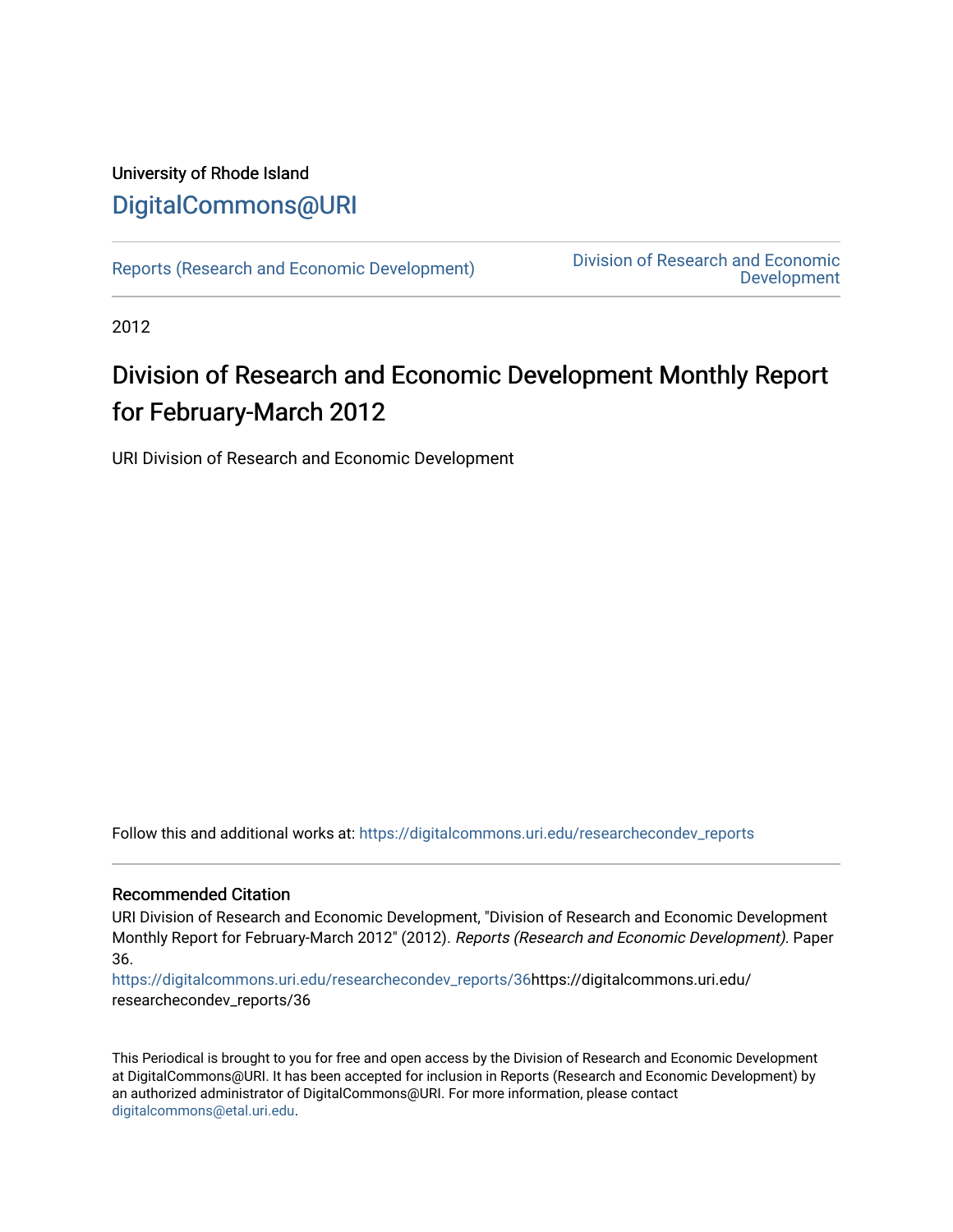|           |     |                | <b>FY08</b>                        |                  |        |                | <b>FY09</b>             |                  |
|-----------|-----|----------------|------------------------------------|------------------|--------|----------------|-------------------------|------------------|
|           |     | <b>Number</b>  | <b>Amount Requested</b>            |                  | Number |                | <b>Amount Requested</b> |                  |
| Month     |     | Count Cum. Ct. | Amount                             | Cum. Amt.        |        | Count Cum. Ct. | Amount                  | Cum. Amt.        |
| July      | 54  | 54             | \$33,842,834.37                    | \$33,842,834.37  | 58     | 58             | \$51,217,673.28         | \$51,217,673.28  |
| August    | 48  | 102            | \$18,649,661.71                    | \$52,492,496.08  | 54     | 112            | \$33,046,189.43         | \$84,263,862.71  |
| September | 39  | 141            | \$6,908,530.31                     | \$59,401,026.39  | 45     | 157            | \$14,489,338.81         | \$98,753,201.52  |
| October   | 61  | 202            | \$19,838,573.08                    | \$79,239,599.47  | 64     | 221            | \$14,304,818.80         | \$113,058,020.32 |
| November  | 46  | 248            | \$10,043,051.00                    | \$89,282,650.47  | 55     | 276            | \$31,661,764.20         | \$144,719,784.52 |
| December  | 49  | 297            | \$19,600,544.28                    | \$108,883,194.75 | 47     | 323            | \$10,999,368.29         | \$155,719,152.81 |
| January   | 53  | 350            | \$14,342,315.04                    | \$123,225,509.79 | 43     | 366            | \$56,837,864.00         | \$212,557,016.81 |
| February  | 63  | 413            | \$25,700,702.83                    | \$148,926,212.62 | 65     | 431            | \$24,785,454.88         | \$237,342,471.69 |
| March     | 35  | 448            | \$11,825,803.96                    | \$160,752,016.58 | 52     | 483            | \$18,120,178.56         | \$255,462,650.25 |
| April     | 63  | 511            | \$29,523,641.59                    | \$190,275,658.17 | 93     | 576            | \$34,510,660.56         | \$289,973,310.81 |
| May       | 63  | 574            | \$23,450,049.82                    | \$213,725,707.99 | 86     | 662            | \$62,914,486.43         | \$352,887,797.24 |
| June      | 64  | 638            | \$25,890,560.06                    | \$239,616,268.05 | 82     | 744            | \$60,860,874.79         | \$413,748,672.03 |
|           |     |                |                                    |                  |        |                |                         |                  |
| Total     | 638 | 638            | \$239,616,268.05  \$239,616,268.05 |                  | 744    | 744            | \$413,748,672.03        | \$413,748,672.03 |

**Table 1. Proposals processed by the Office of Sponsored Projects Review FY08 through March FY12**

|           |     |                | <b>FY10</b>      |                         |     |                | <b>FY11</b>                       |                         |         |                | <b>FY12</b>             |                  |
|-----------|-----|----------------|------------------|-------------------------|-----|----------------|-----------------------------------|-------------------------|---------|----------------|-------------------------|------------------|
|           |     | <b>Number</b>  |                  | <b>Amount Requested</b> |     | <b>Number</b>  |                                   | <b>Amount Requested</b> | Num ber |                | <b>Amount Requested</b> |                  |
| Month     |     | Count Cum. Ct. | Amount           | Cum. Amt.               |     | Count Cum. Ct. | Amount                            | Cum. Amt.               |         | Count Cum. Ct. | Amount                  | Cum. Amt.        |
| July      | 66  | 66             | \$42,422,122.81  | \$42,422,122.81         | 51  | 51             | \$21,703,446.00                   | \$21,703,446.00         | 65      | 65             | \$23,143,857.02         | \$23,143,857.02  |
| August    | 44  | 110            | \$21,989,154.75  | \$64,411,277.56         | 41  | 92             | \$10,908,465.36                   | \$32,611,911.36         | 42      | 107            | \$11,684,590.90         | \$34,828,447.92  |
| September | 65  | 175            | \$24,981,440.51  | \$89,392,718.07         | 58  | 150            | \$14,578,328.59                   | \$47,190,239.95         | 61      | 168            | \$10,753,666.00         | \$45,582,113.92  |
| October   | 71  | 246            | \$26,069,892.51  | \$115,462,610.58        | 76  | 226            | \$46,729,559.00                   | \$93,919,798.95         | 55      | 223            | \$33,453,064.28         | \$79,035,178.20  |
| November  | 61  | 307            | \$82,325,998.56  | \$197,788,609.14        | 51  | 277            | \$15,580,530.42                   | \$109,500,329.37        | 52      | 275            | \$26,960,410.44         | \$105,995,588.64 |
| December  | 40  | 347            | \$14,712,155.63  | \$212.500.764.77        | 66  | 343            | \$23,580,894.41                   | \$133,081,223.78        | 31      | 306            | \$9,350,924.16          | \$115,346,512.80 |
| January   | 32  | 379            | \$13,988,707.00  | \$226,489,471.77        | 42  | 385            | \$24,801,853.49                   | \$157,883,077.27        | 73      | 379            | \$24,109,775.70         | \$139,456,288.50 |
| February  | 85  | 464            | \$41,042,021.00  | \$267,531,492.77        | 82  | 467            | \$33,561,164.43                   | \$191,444,241.70        | 77      | 456            | \$74,409,708.52         | \$213,865,997.02 |
| March     | 59  | 523            | \$29,556,110.16  | \$297,087,602.93        | 55  | 522            | \$14,291,479.16                   | \$205,735,720.86        | 48      | 504            | \$19,598,952.00         | \$233,464,949.02 |
| April     | 65  | 588            | \$17,276,375.95  | \$314,363,978.88        | 25  | 547            | \$9,020,588.31                    | \$214,756,309.17        |         |                |                         |                  |
| May       | 46  | 634            | \$16,158,165.10  | \$330,522,143.98        | 43  | 590            | \$11,783,118.00                   | \$226,539,427.17        |         |                |                         |                  |
| June      | 76  | 710            | \$35,768,895.09  | \$366,291,039.07        | 89  | 679            | \$52,185,423.29                   | \$278,724,850.46        |         |                |                         |                  |
|           |     |                |                  |                         |     |                |                                   |                         |         |                |                         |                  |
| Total     | 710 | 710            | \$366,291,039.07 | \$366,291,039.07        | 679 | 679            | \$278,724,850.46 \$278,724,850.46 |                         | 504     | 504            | \$233,464,949.02        | \$233,464,949.02 |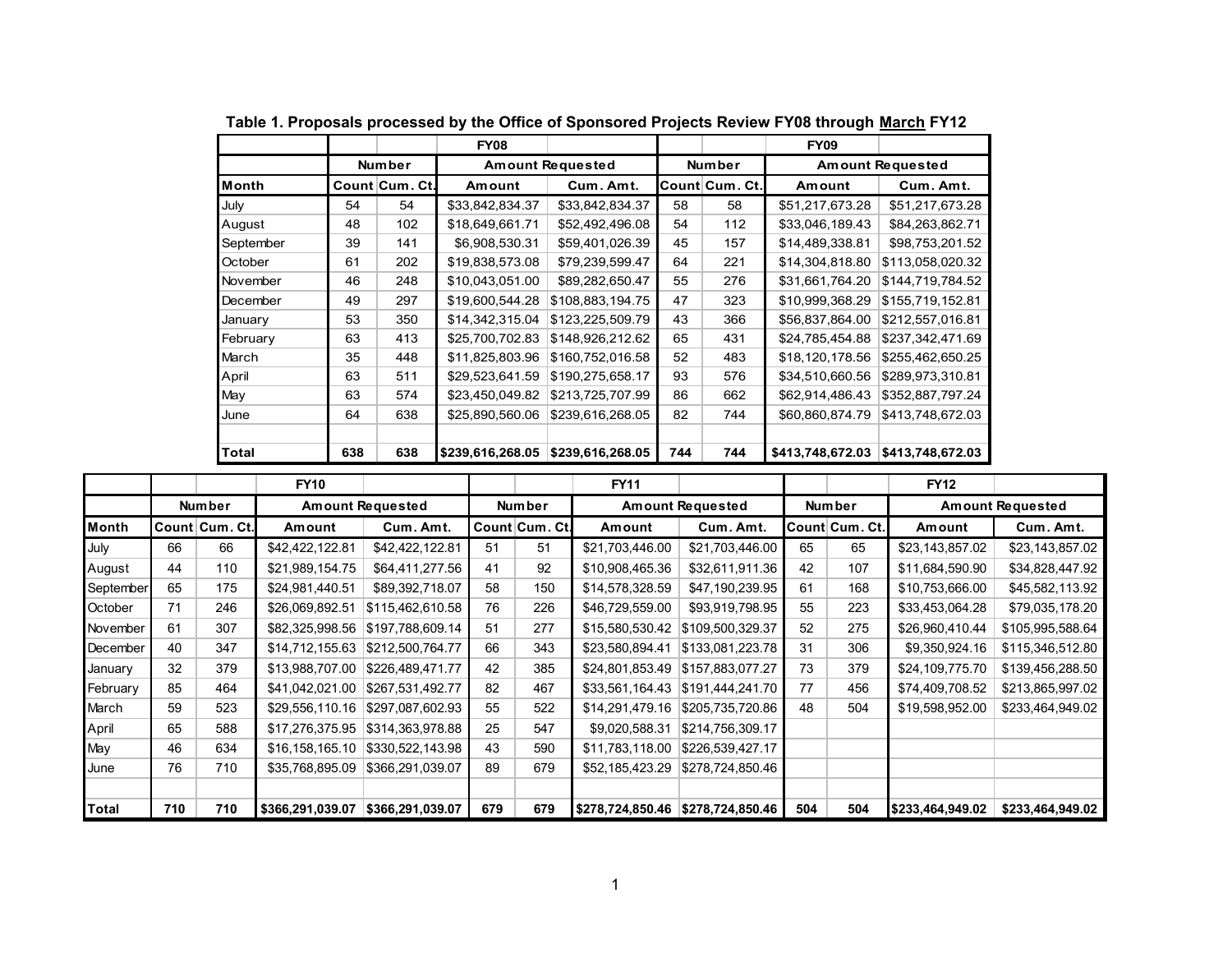

# **Figure 1a. Cumulative totals of numbers of proposals submitted FY08 through March FY12**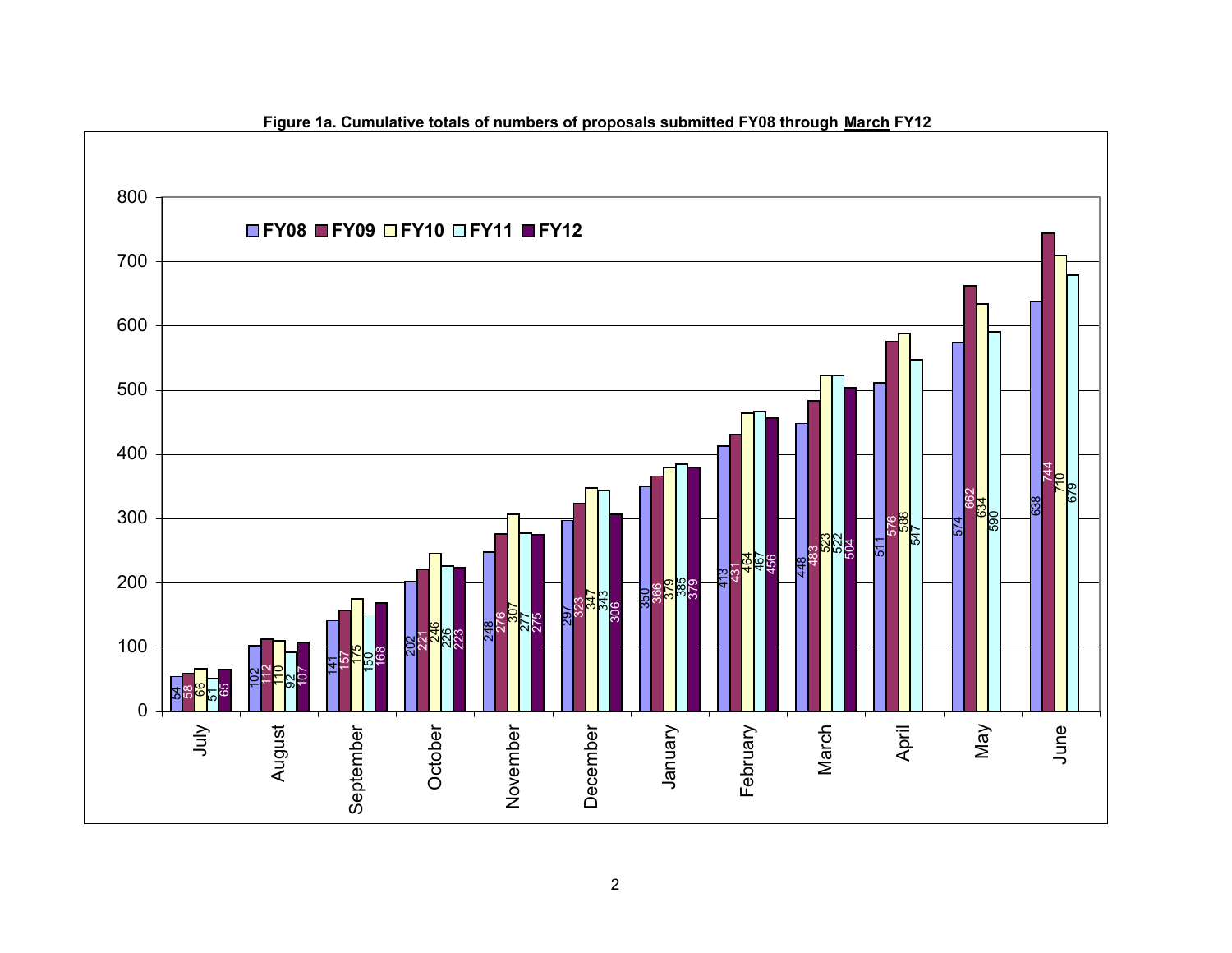

#### **Figure 1b. Cumulative totals of proposal amounts requested FY08 through March FY12**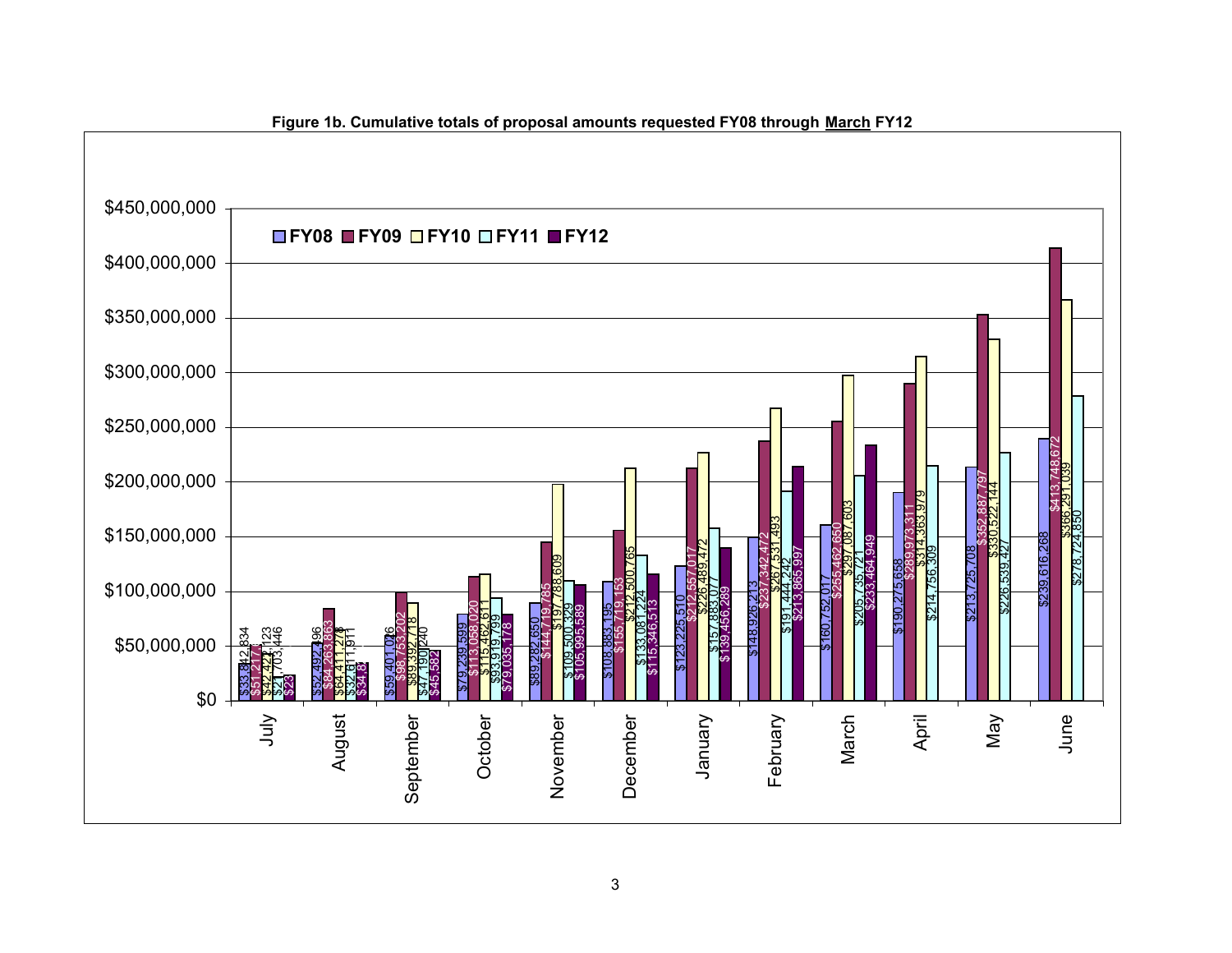|              |     |                | <b>FY08</b>     |                 |        |                | <b>FY09</b>           |                 |
|--------------|-----|----------------|-----------------|-----------------|--------|----------------|-----------------------|-----------------|
|              |     | <b>Number</b>  | Amount Awarded  |                 | Number |                | <b>Amount Awarded</b> |                 |
| <b>Month</b> |     | Count Cum. Ct. | Amount          | Cum. Amt.       |        | Count Cum. Ct. | Amount                | Cum. Amt.       |
| July         | 20  | 20             | \$2.909.307.42  | \$2,909,307.42  | 24     | 24             | \$2.141.955.29        | \$2,141,955.29  |
| August       | 44  | 64             | \$7,784,335.67  | \$10,693,643.09 | 46     | 70             | \$8,247,877.00        | \$10,389,832.29 |
| September    | 51  | 115            | \$5,958,412.96  | \$16,652,056.05 | 52     | 122            | \$18,410,083.68       | \$28,799,915.97 |
| October      | 47  | 162            | \$6,965,281.97  | \$23,617,338.02 | 39     | 161            | \$3,249,691.41        | \$32,049,607.38 |
| November     | 25  | 187            | \$2,868,646.00  | \$26,485,984.02 | 27     | 188            | \$5,407,192.48        | \$37,456,799.86 |
| December     | 29  | 216            | \$2,706,955.70  | \$29,192,939.72 | 33     | 221            | \$2,800,282.84        | \$40,257,082.70 |
| January      | 29  | 245            | \$2,669,738.69  | \$31,862,678.41 | 22     | 243            | \$6,328,758.19        | \$46,585,840.89 |
| February     | 24  | 269            | \$2,253,601.01  | \$34,116,279.42 | 30     | 273            | \$4,286,284.20        | \$50,872,125.09 |
| March        | 27  | 296            | \$6,247,390.82  | \$40,363,670.24 | 31     | 304            | \$2,747,671.27        | \$53,619,796.36 |
| April        | 42  | 338            | \$5,655,452.97  | \$46,019,123.21 | 39     | 343            | \$5,819,654.03        | \$59,439,450.39 |
| May          | 39  | 377            | \$3,810,983.48  | \$49,830,106.69 | 36     | 379            | \$11,297,894.00       | \$70,737,344.39 |
| June         | 57  | 434            | \$13,904,362.84 | \$63,734,469.53 | 70     | 449            | \$11,864,403.60       | \$82,601,747.99 |
|              |     |                |                 |                 |        |                |                       |                 |
| <b>Total</b> | 434 | 434            | \$63,734,469.53 | \$63,734,469.53 | 449    | 449            | \$82,601,747.99       | \$82,601,747.99 |

**Table 2. Awards processed by the Office of Sponsored Projects Review FY08 through March FY12**

|              |     |                | <b>FY10</b>           |                  |     |                | <b>FY11</b>           |                 |     |                | <b>FY12</b>     |                 |
|--------------|-----|----------------|-----------------------|------------------|-----|----------------|-----------------------|-----------------|-----|----------------|-----------------|-----------------|
|              |     | <b>Number</b>  | <b>Amount Awarded</b> |                  |     | <b>Number</b>  | <b>Amount Awarded</b> |                 |     | <b>Number</b>  | Amount Awarded  |                 |
| <b>Month</b> |     | Count Cum. Ct. | Amount                | Cum. Amt.        |     | Count Cum. Ct. | Amount                | Cum. Amt.       |     | Count Cum. Ct. | Amount          | Cum. Amt.       |
| July         | 28  | 28             | \$8,427,538.60        | \$8,427,538.60   | 39  | 39             | \$10,965,465.50       | \$10,965,465.50 | 35  | 35             | \$3,995,132.47  | \$3,995,132.47  |
| August       | 43  | 71             | \$14,167,899.21       | \$22,595,437.81  | 33  | 72             | \$15,250,958.36       | \$26,216,423.86 | 53  | 88             | \$16,018,070.93 | \$20,013,203.40 |
| September    | 70  | 141            | \$12,469,481.84       | \$35,064,919.65  | 60  | 132            | \$5,472,552.34        | \$31,688,976.20 | 51  | 139            | \$7,524,251.09  | \$27,537,454.49 |
| October      | 46  | 187            | \$7,664,128.20        | \$42,729,047.85  | 49  | 181            | \$5,666,653.80        | \$37,355,630.00 | 27  | 166            | \$2,644,330.72  | \$30,181,785.21 |
| November     | 26  | 213            | \$2,647,733.00        | \$45,376,780.85  | 18  | 199            | \$3,988,117.24        | \$41,343,747.24 | 18  | 184            | \$2,118,331.08  | \$32,300,116.29 |
| December     | 30  | 243            | \$4,769,306.73        | \$50,146,087.58  | 25  | 224            | \$5,631,904.26        | \$46,975,651.50 | 25  | 209            | \$7,114,842.15  | \$39,414,958.44 |
| January      | 29  | 272            | \$4,596,231.77        | \$54,742,319.35  | 33  | 257            | \$4,417,243.69        | \$51,392,895.19 | 31  | 240            | \$5,487,627.73  | \$44,902,586.17 |
| February     | 36  | 308            | \$8,022,999.41        | \$62,765,318.76  | 34  | 291            | \$6,955,551.25        | \$58,348,446.44 | 39  | 279            | \$4,952,877.49  | \$49,855,463.66 |
| March        | 27  | 335            | \$3,315,500.05        | \$66,080,818.81  | 28  | 319            | \$4,405,035.94        | \$62,753,482.38 | 44  | 323            | \$9,516,591.06  | \$59,372,054.72 |
| April        | 47  | 382            | \$16,843,832.59       | \$82,924,651.40  | 45  | 364            | \$7,439,520.72        | \$70,193,003.10 |     |                |                 |                 |
| May          | 30  | 412            | \$10,443,425.00       | \$93,368,076.40  | 44  | 408            | \$10,694,786.50       | \$80,887,789.60 |     |                |                 |                 |
| June         | 48  | 460            | \$8,138,037.00        | \$101,506,113.40 | 44  | 452            | \$11,767,652.47       | \$92,655,442.07 |     |                |                 |                 |
|              |     |                |                       |                  |     |                |                       |                 |     |                |                 |                 |
| Total        | 460 | 460            | \$101,506,113.40      | \$101,506,113.40 | 452 | 452            | \$92,655,442.07       | \$92,655,442.07 | 323 | 323            | \$59,372,054.72 | \$59,372,054.72 |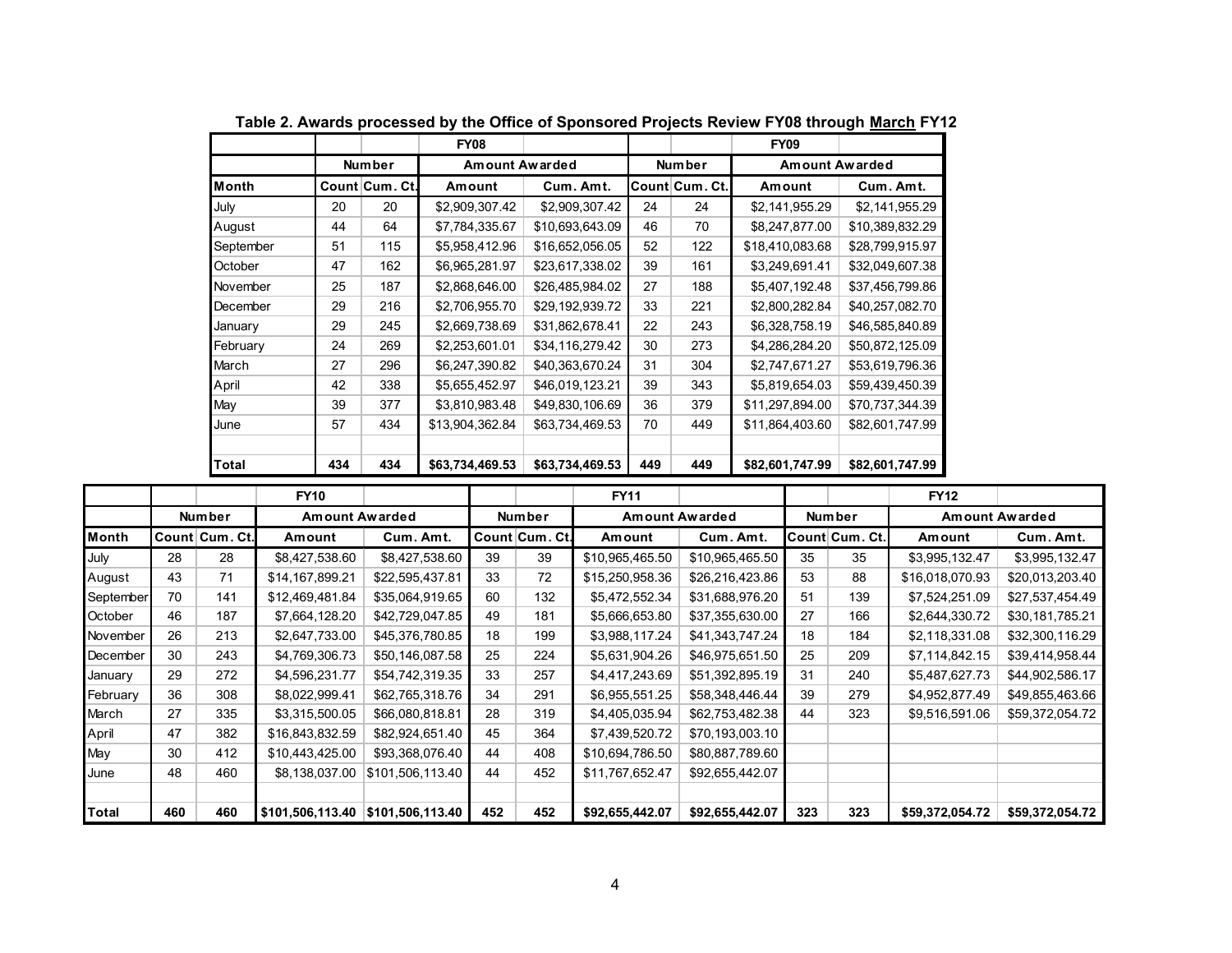

**Figure 2a. Cumulative totals of numbers of awards received FY08 through March FY12**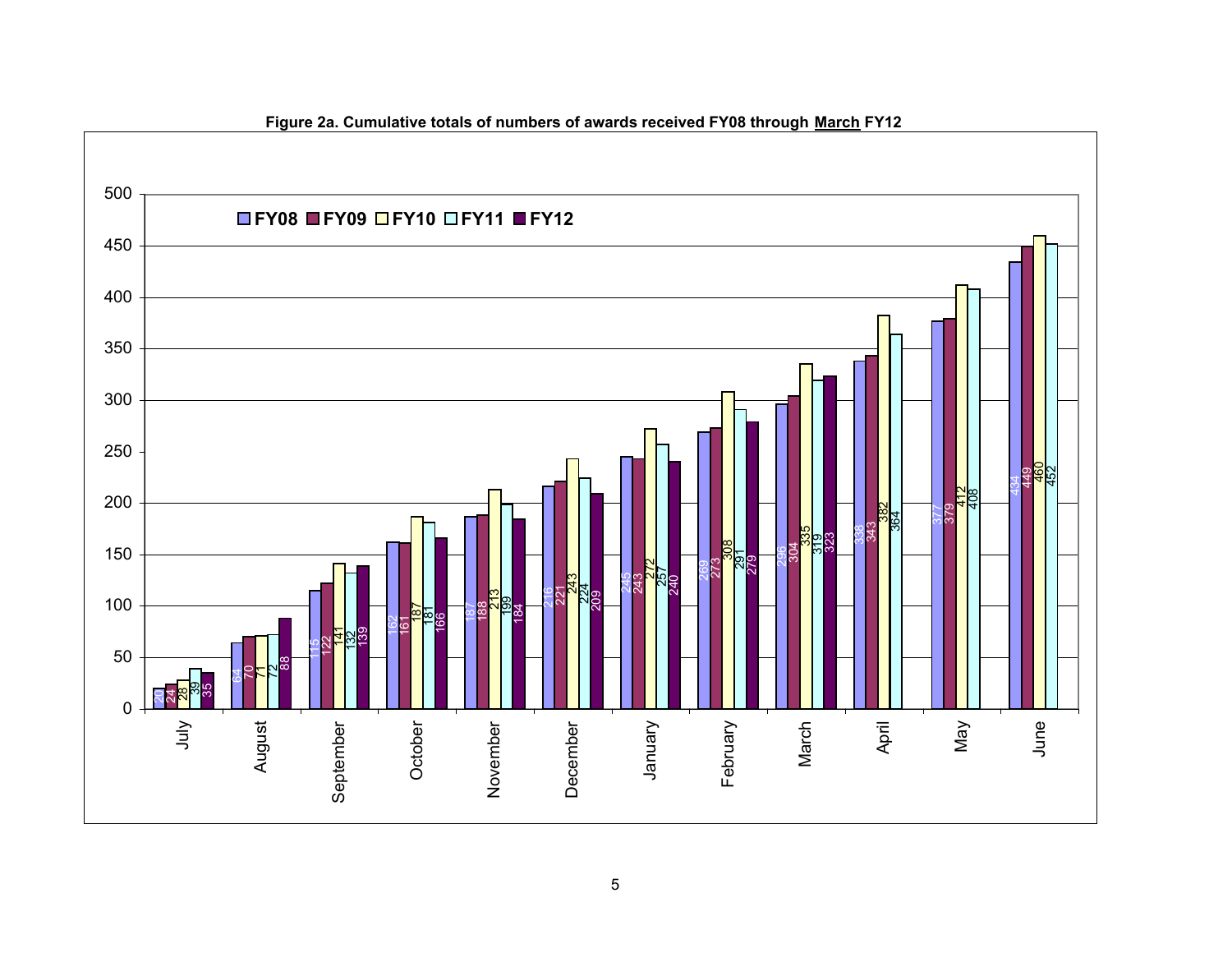

#### **Figure 2b. Cumulative totals of award amounts received FY08 through March FY12**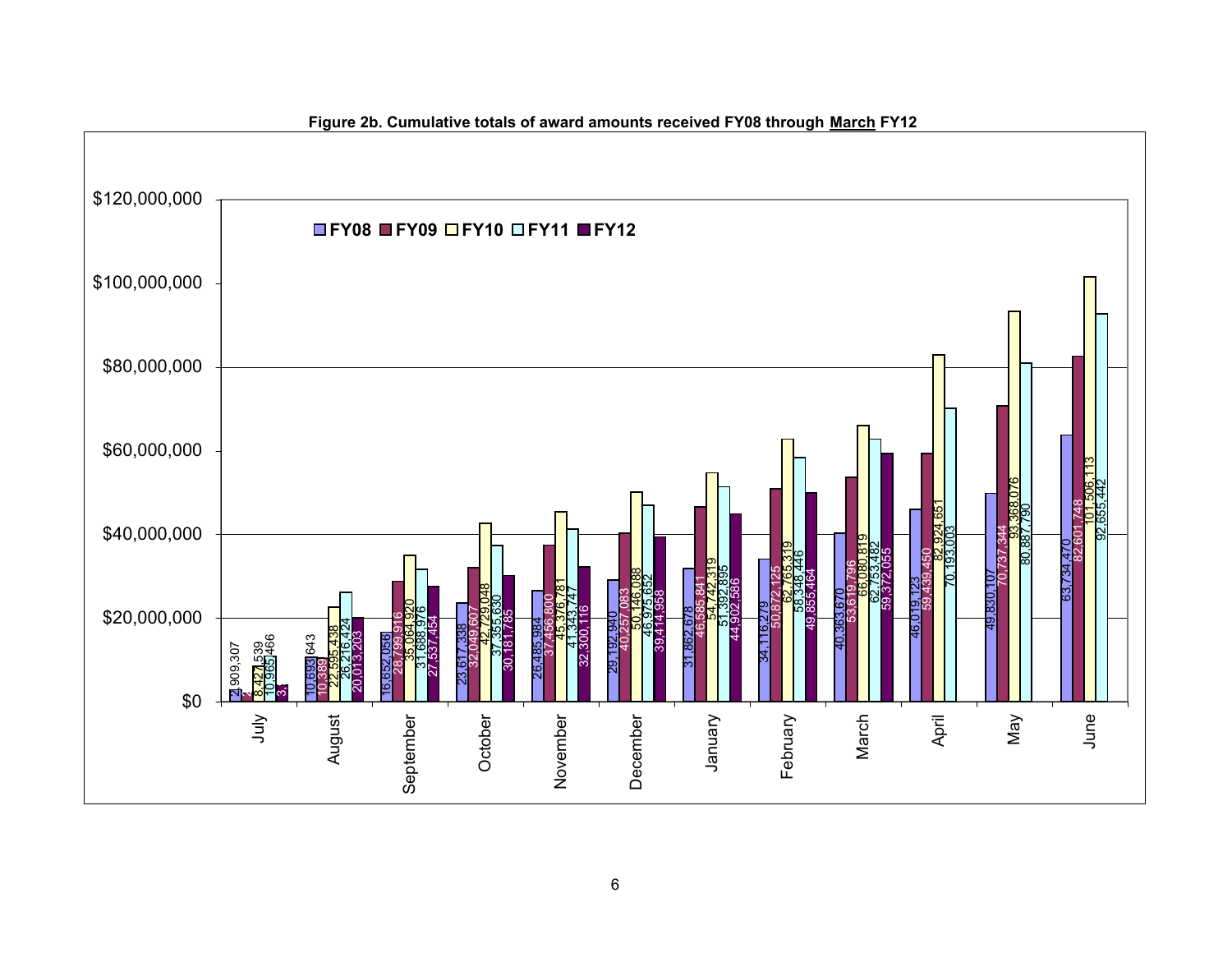|  |  | Table 3. Summary of awards received by administrative and academic units FY08 through March FY12 |  |
|--|--|--------------------------------------------------------------------------------------------------|--|
|--|--|--------------------------------------------------------------------------------------------------|--|

| <b>Administrative</b>                  | FY08            | <b>FY09</b>     | <b>FY10</b>                                                      | <b>FY11</b>     | FY12 YTD        | Totals                           |
|----------------------------------------|-----------------|-----------------|------------------------------------------------------------------|-----------------|-----------------|----------------------------------|
| PRESIDENT'S OFFICE                     | \$4,320.00      | \$0.00          | \$0.00                                                           | \$2,900.00      | \$0.00          | \$7,220.00                       |
| <b>PROVOST</b>                         | \$22,500.00     | \$22,594.29     | \$1,306,675.00                                                   | \$84,642.45     | \$409,304.10    | \$1,845,715.84                   |
| <b>VP, ADMINISTRATION</b>              | \$1,323,775.20  | \$3,847,613.58  | \$13,879,383.50                                                  | \$2,093,977.64  | \$1,819,643.00  | \$22,964,392.92                  |
| VP, RESEARCH & ECON DEV                | \$0.00          | \$0.00          | \$2,512,500.00                                                   | \$8,072,900.00  | \$0.00          | \$10,585,400.00                  |
| VP, STUDENT AFFAIRS                    | \$287,357.80    | \$498,340.56    | \$151,422.90                                                     | \$26,994.82     | \$93,677.40     | \$1,057,793.48                   |
| Academic                               |                 |                 |                                                                  |                 |                 |                                  |
| ARTS & SCIENCES                        | \$12,885,156.25 | \$11,295,659.54 | \$9,737,385.85                                                   | \$14,719,616.34 | \$8,803,713.00  | \$57,441,530.98                  |
| <b>BUSINESS ADMINISTRATION</b>         | \$0.00          | \$10,211.60     | \$43,901.60                                                      | \$108,472.45    | \$26,200.00     | \$188,785.65                     |
| <b>CONTINUING EDUCATION</b>            | \$0.00          | \$0.00          | \$0.00                                                           | \$0.00          | \$93,677.40     | \$93,677.40                      |
| <b>ENGINEERING</b>                     | \$4,525,285.47  | \$5,310,483.76  | \$8,643,672.05                                                   | \$7,308,043.58  | \$4,195,814.78  | \$29,983,299.64                  |
| <b>ENVIRONMENT &amp; LIFE SCIENCES</b> | \$9,507,339.56  | \$22,944,993.28 | \$16,232,137.30                                                  | \$21,932,032.49 | \$16,354,198.23 | \$86,970,700.86                  |
| <b>GRADUATE SCHOOL</b>                 | \$0.00          | \$125,718.00    | \$51,366.00                                                      | \$133,960.00    | \$0.00          | \$311,044.00                     |
| <b>HUMAN SCIENCE &amp; SERVICES</b>    | \$6,407,781.91  | \$2,751,536.90  | \$2,970,596.81                                                   | \$2,754,906.50  | \$1,817,855.50  | \$16,702,677.62                  |
| <b>NURSING</b>                         | \$927,796.54    | \$1,075,832.30  | \$2,206,995.80                                                   | \$682,049.15    | \$1,176,627.75  | \$6,069,301.54                   |
| <b>OCEANOGRAPHY</b>                    | \$20,999,179.82 | \$27,506,417.65 | \$32,473,931.12                                                  | \$25,768,864.02 | \$22,829,690.41 | \$129,578,083.02                 |
| <b>PHARMACY</b>                        | \$6,744,604.98  | \$7,116,825.53  | \$11,195,695.47                                                  | \$8,875,242.63  | \$1,558,956.75  | \$35,491,325.36                  |
| UNIVERSITY COLLEGE                     | \$85,160.00     | \$95,521.00     | \$96,550.00                                                      | \$90,840.00     | \$192,696.40    | \$560,767.40                     |
| UNIVERSITY LIBRARY                     | \$14,212.00     | \$0.00          | \$3,900.00                                                       | NA.             | NA              | \$18,112.00                      |
| <b>Totals</b>                          |                 |                 | \$63,734,469.53 \$82,601,747.99 \$101,506,113.40 \$92,655,442.07 |                 |                 | \$59,372,054.72 \$399,869,827.71 |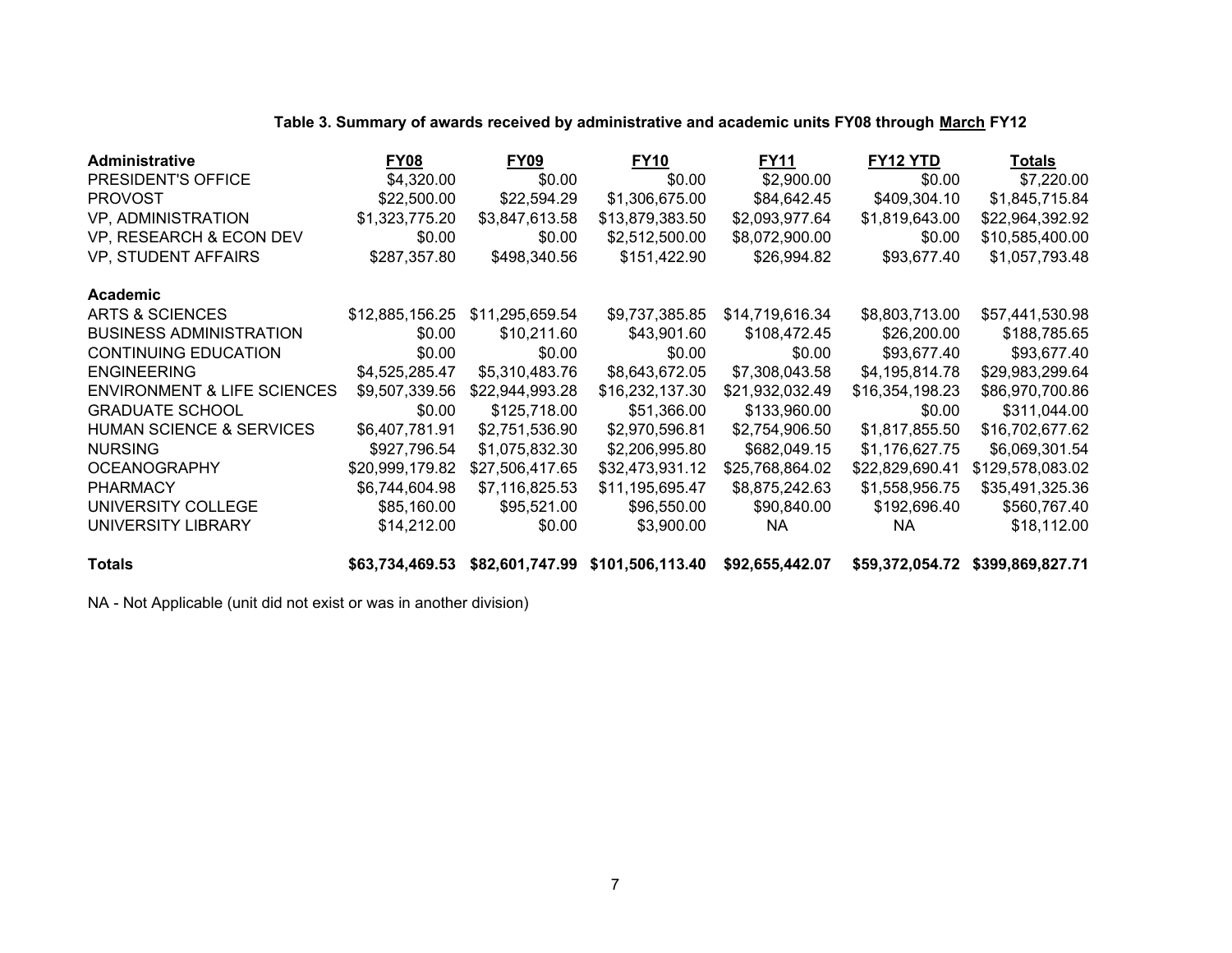# **Table 3a. Awards received by departments within colleges FY08 through March FY12**

| <b>College</b>                         | <b>FY08</b>    | <b>FY09</b>                     | <b>FY10</b>    | <b>FY11</b>                    | <b>FY12 YTD</b> | <b>Totals</b>   |
|----------------------------------------|----------------|---------------------------------|----------------|--------------------------------|-----------------|-----------------|
| <b>Arts and Sciences</b>               |                | \$12,885,156.25 \$11,295,659.54 |                | \$9,737,385.85 \$14,719,616.34 | \$8,803,713.00  | \$57,441,530.98 |
| <b>ART</b>                             | \$384.66       | \$0.00                          | \$0.00         | \$0.00                         | \$0.00          | \$384.66        |
| CANCER PREV RESEARCH CTR (PSY)         | \$5,075,381.00 | \$4,545,097.00                  | \$4,471,253.89 | \$3,136,818.20                 | \$2,963,043.45  | \$20,191,593.54 |
| <b>CHEMISTRY</b>                       | \$5,120,789.90 | \$3,128,244.50                  | \$1,430,340.26 | \$7,856,684.49                 | \$1,783,517.75  | \$19,319,576.90 |
| <b>COMMUNICATION STUDIES</b>           | \$119,566.00   | \$119,815.40                    | \$0.00         | \$29,918.00                    | \$0.00          | \$269,299.40    |
| <b>COMPUTER SCIENCE/STATISTICS</b>     | \$288,518.60   | \$1,043,436.00                  | \$977,411.00   | \$778,198.00                   | \$451,367.00    | \$3,538,930.60  |
| <b>DEAN'S OFFICE</b>                   | \$0.00         | \$0.00                          | \$0.00         | \$48,742.65                    | \$394,578.30    | \$443,320.95    |
| <b>ECONOMICS</b>                       | \$0.00         | \$0.00                          | \$0.00         | \$0.00                         | \$0.00          | \$0.00          |
| FEINSTEIN HUNGER CTR(DEAN'S OFFICE)    | \$602,155.00   | \$670,619.00                    | \$758,760.00   | \$820,549.00                   | \$874,383.00    | \$3,726,466.00  |
| <b>HISTORY</b>                         | \$79,417.00    | \$39,978.00                     | \$39,999.00    | \$45,983.00                    | \$127,850.00    | \$333,227.00    |
| INTERNATIONAL ENGINEERING PROG         | \$0.00         | \$0.00                          | \$31,031.25    | \$0.00                         | \$16,500.00     | \$47,531.25     |
| <b>LANGUAGES</b>                       | \$75,260.25    | \$664,203.34                    | \$360,220.25   | \$440,592.00                   | \$517,221.00    | \$2,057,496.84  |
| <b>LIBRARY AND INFORMATION STUDIES</b> | \$20,496.40    | \$21,750.90                     | \$22,064.40    | \$0.00                         | \$0.00          | \$64,311.70     |
| <b>MATHEMATICS</b>                     | \$22,673.00    | \$0.00                          | \$0.00         | \$0.00                         | \$0.00          | \$22,673.00     |
| <b>PHYSICS</b>                         | \$747,894.00   | \$800,864.00                    | \$1,331,280.00 | \$778,004.00                   | \$313,842.00    | \$3,971,884.00  |
| PSYCHOLOGY (EXCLUDES CPRC)             | \$373,320.44   | \$254,151.40                    | \$266,331.20   | \$695,741.50                   | \$1,332,244.00  | \$2,921,788.54  |
| SOCIOLOGY/ANTHROPOLOGY                 | \$190,900.00   | \$7,500.00                      | \$48,694.60    | \$86,385.50                    | \$29,166.50     | \$362,646.60    |
| <b>THEATRE</b>                         | \$0.00         | \$0.00                          | \$0.00         | \$0.00                         | \$0.00          | \$0.00          |
| <b>WOMEN'S STUDIES</b>                 | \$168,400.00   | \$0.00                          | \$0.00         | \$2,000.00                     | \$0.00          | \$170,400.00    |
| <b>Business Administration</b>         | \$0.00         | \$10,211.60                     | \$43,901.60    | \$108,472.45                   | \$26,200.00     | \$188,785.65    |
| <b>ACCOUNTING</b>                      | \$0.00         | \$0.00                          | \$0.00         | \$0.00                         | \$0.00          | \$0.00          |
| <b>DEAN'S OFFICE</b>                   | \$0.00         | \$0.00                          | \$0.00         | \$0.00                         | \$0.00          | \$0.00          |
| <b>FACULTY - INSTRUCTION</b>           | \$0.00         | \$0.00                          | \$33,690.00    | \$98,260.85                    | \$26,200.00     | \$158,150.85    |
| <b>MANAGEMENT</b>                      | \$0.00         | \$10,211.60                     | \$10,211.60    | \$10,211.60                    | \$0.00          | \$30,634.80     |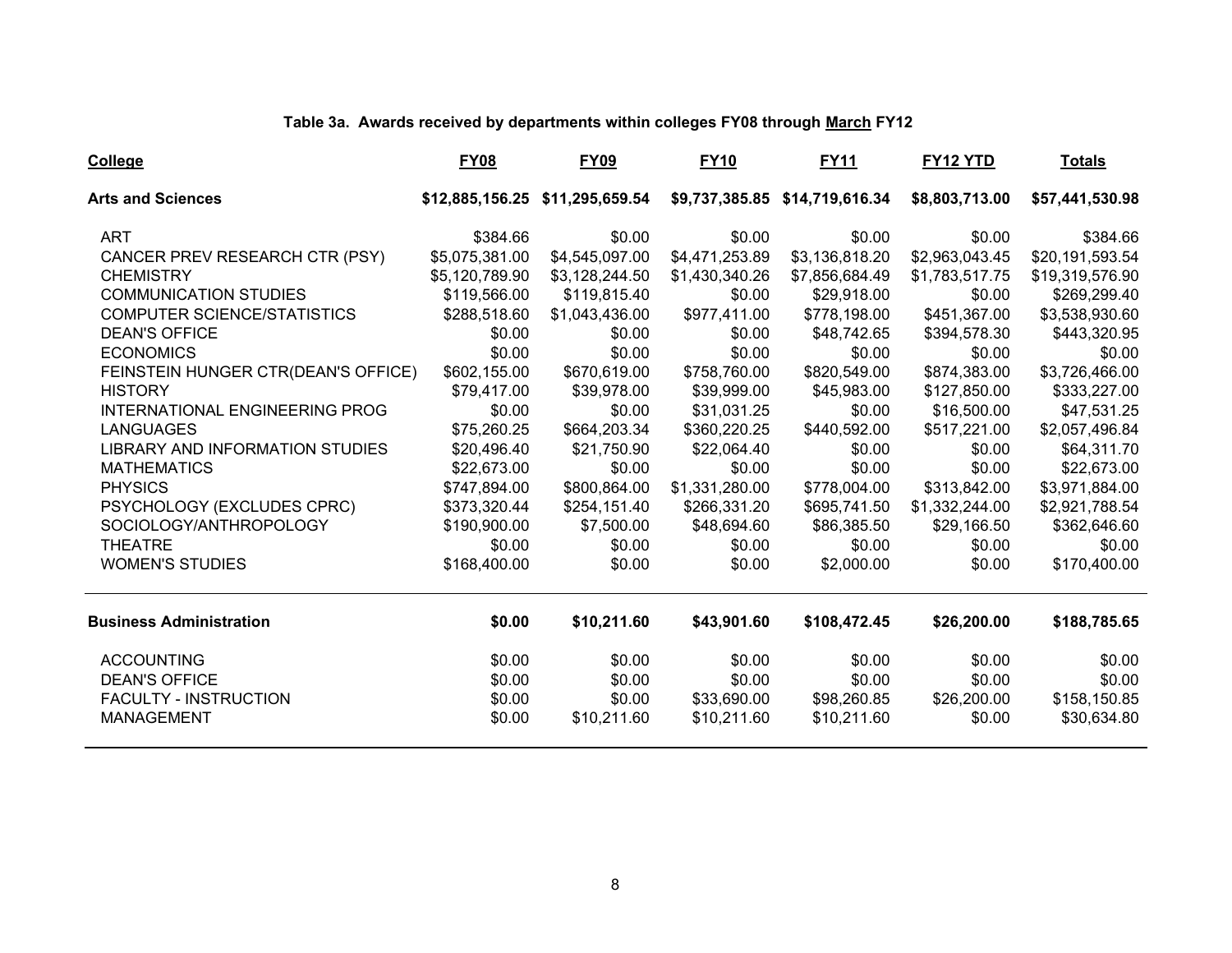| <b>College</b>                                                                                                                                                                                                                                                                                                                                         | <b>FY08</b>                                                                                                                                                                                    | <b>FY09</b>                                                                                                                                                                                           | <b>FY10</b>                                                                                                                                                                                      | <b>FY11</b>                                                                                                                                                                                             | FY12 YTD                                                                                                                                                                                    | <b>Totals</b>                                                                                                                                                                                                        |
|--------------------------------------------------------------------------------------------------------------------------------------------------------------------------------------------------------------------------------------------------------------------------------------------------------------------------------------------------------|------------------------------------------------------------------------------------------------------------------------------------------------------------------------------------------------|-------------------------------------------------------------------------------------------------------------------------------------------------------------------------------------------------------|--------------------------------------------------------------------------------------------------------------------------------------------------------------------------------------------------|---------------------------------------------------------------------------------------------------------------------------------------------------------------------------------------------------------|---------------------------------------------------------------------------------------------------------------------------------------------------------------------------------------------|----------------------------------------------------------------------------------------------------------------------------------------------------------------------------------------------------------------------|
| <b>Contiuing Education</b>                                                                                                                                                                                                                                                                                                                             | \$0.00                                                                                                                                                                                         | \$0.00                                                                                                                                                                                                | \$0.00                                                                                                                                                                                           | \$0.00                                                                                                                                                                                                  | \$93,677.40                                                                                                                                                                                 | \$93,677.40                                                                                                                                                                                                          |
| <b>Engineering</b>                                                                                                                                                                                                                                                                                                                                     | \$4,525,285.47                                                                                                                                                                                 | \$5,310,483.76                                                                                                                                                                                        | \$8,643,672.05                                                                                                                                                                                   | \$7,308,043.58                                                                                                                                                                                          | \$4,195,814.78                                                                                                                                                                              | \$29,983,299.64                                                                                                                                                                                                      |
| <b>CHEMICAL ENGINEERING</b><br>CIVIL/ENVIRONMENTAL ENGINEERING<br><b>DEAN'S OFFICE</b><br>ELECTRICAL ENGINEERING<br>MECHANICAL & INDUSTRIAL SYS EGR<br><b>OCEAN ENGINEERING</b>                                                                                                                                                                        | \$1,717,995.69<br>\$133,710.00<br>\$0.00<br>\$577,515.00<br>\$1,474,196.75<br>\$621,868.03                                                                                                     | \$1,243,131.06<br>\$801,188.00<br>\$0.00<br>\$1,459,487.20<br>\$764,002.00<br>\$1,042,675.50                                                                                                          | \$1,326,159.02<br>\$375,636.00<br>\$0.00<br>\$2,891,127.00<br>\$1,471,881.75<br>\$2,578,868.28                                                                                                   | \$2,551,670.47<br>\$141,223.20<br>\$0.00<br>\$1,968,203.00<br>\$2,007,596.89<br>\$639,350.02                                                                                                            | \$749,770.63<br>\$181,899.00<br>\$0.00<br>\$1,493,742.56<br>\$1,059,626.34<br>\$710,776.25                                                                                                  | \$7,588,726.87<br>\$1,633,656.20<br>\$0.00<br>\$8,390,074.76<br>\$6,777,303.73<br>\$5,593,538.08                                                                                                                     |
| <b>Environment and Life Sciences</b>                                                                                                                                                                                                                                                                                                                   |                                                                                                                                                                                                |                                                                                                                                                                                                       |                                                                                                                                                                                                  | \$9,507,339.56 \$22,944,993.28 \$16,232,137.30 \$21,932,032.49 \$16,354,198.23                                                                                                                          |                                                                                                                                                                                             | \$86,970,700.86                                                                                                                                                                                                      |
| <b>BIOLOGICAL SCIENCES</b><br>CELL AND MOLECULAR BIOLOGY<br>COMMUNITY PLANNING/AREA DEVEL<br><b>COOPERATIVE EXTENSION</b><br><b>DEAN'S OFFICE</b><br>ENV & NAT RESOURCE ECONOMICS<br>FISHERIES, ANIMAL & VET SCIENCE<br><b>GEOSCIENCE</b><br><b>MARINE AFFAIRS</b><br>NATURAL RESOURCES SCIENCE<br>NUTRITION AND FOOD SCIENCES<br><b>PLANT SCIENCE</b> | \$805,390.40<br>\$827,174.00<br>\$5,000.00<br>\$121,693.70<br>\$127,296.80<br>\$544,219.24<br>\$918,120.24<br>\$557,322.73<br>\$262,509.28<br>\$2,686,576.33<br>\$1,992,011.59<br>\$660,025.25 | \$343,627.90<br>\$1,478,458.55<br>\$24,380.00<br>\$355,807.50<br>\$6,420,744.40<br>\$892,138.90<br>\$587,588.40<br>\$5,765,588.35<br>\$226,873.40<br>\$4,115,165.88<br>\$1,795,892.85<br>\$938,727.15 | \$864,651.05<br>\$3,797,940.90<br>\$0.00<br>\$518,818.00<br>\$760,250.60<br>\$1,042,235.60<br>\$490,715.20<br>\$153,164.30<br>\$107,965.75<br>\$4,559,105.25<br>\$2,012,483.00<br>\$1,924,807.65 | \$649,397.10<br>\$6,611,786.35<br>\$92,480.80<br>\$569,047.10<br>\$3,904,844.00<br>\$208,164.00<br>\$1,686,520.87<br>\$281,612.50<br>\$186,751.47<br>\$4,475,448.00<br>\$1,040,538.50<br>\$2,225,441.80 | \$504,200.90<br>\$6,453,223.00<br>\$0.00<br>\$739,693.00<br>\$260,000.00<br>\$133,024.10<br>\$989,093.52<br>\$3,260,424.00<br>\$86,445.00<br>\$2,092,949.90<br>\$987,753.81<br>\$847,391.00 | \$3,167,267.35<br>\$19,168,582.80<br>\$121,860.80<br>\$2,305,059.30<br>\$11,473,135.80<br>\$2,819,781.84<br>\$4,672,038.23<br>\$10,018,111.88<br>\$870,544.90<br>\$17,929,245.36<br>\$7,828,679.75<br>\$6,596,392.85 |

NA - Not Applicable (department did not exist or was in another college)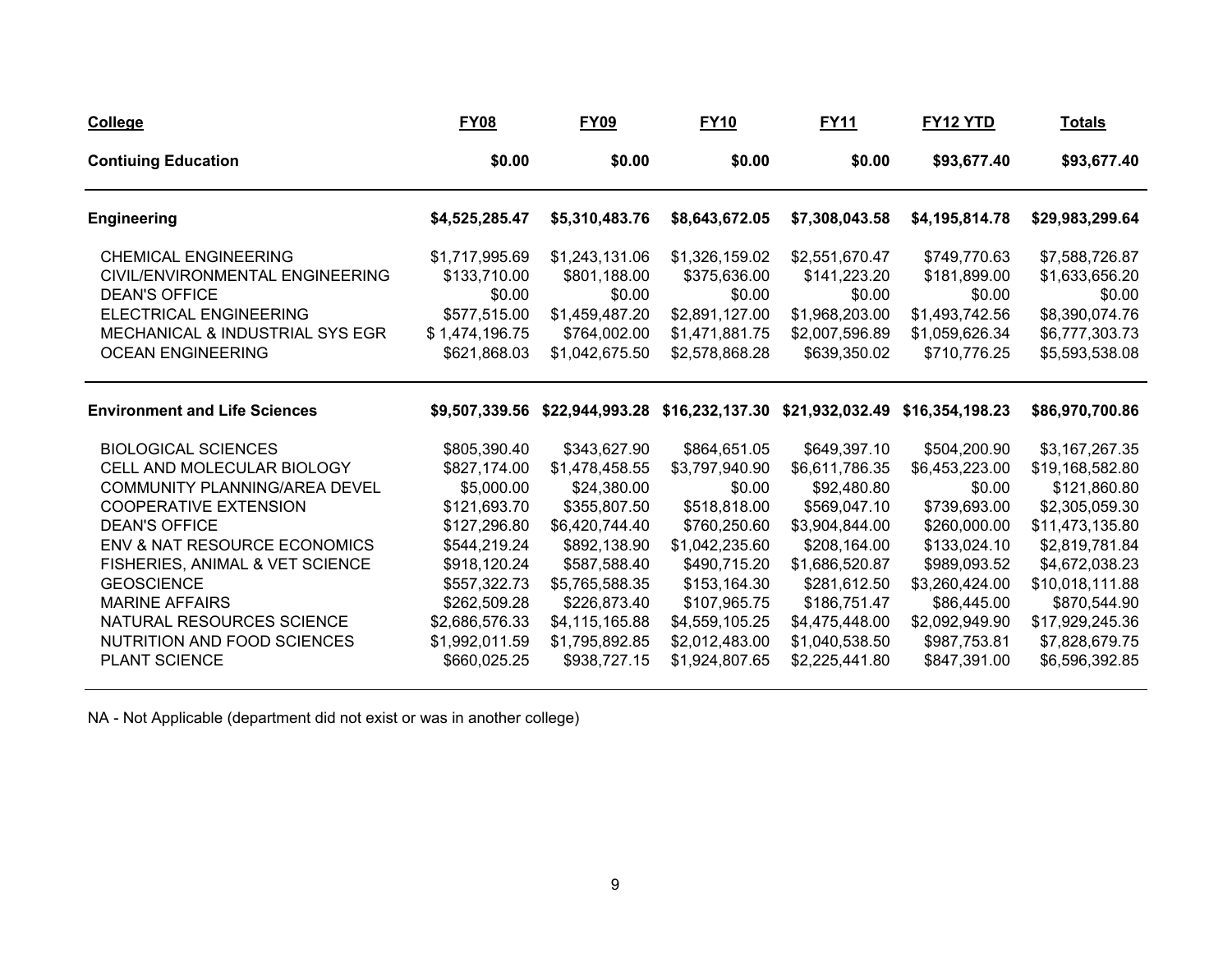| <b>College</b>                             | <b>FY08</b>    | <b>FY09</b>    | <b>FY10</b>                    | <u>FY11</u>    | <b>FY12 YTD</b> | <b>Totals</b>                                                                                    |
|--------------------------------------------|----------------|----------------|--------------------------------|----------------|-----------------|--------------------------------------------------------------------------------------------------|
| <b>Graduate School</b>                     | \$0.00         | \$125,718.00   | \$51,366.00                    | \$133,960.00   | \$0.00          | \$311,044.00                                                                                     |
| <b>Human Science and Services</b>          | \$6,407,781.91 | \$2,751,536.90 | \$2,970,596.81                 | \$2,754,906.50 | \$1,817,855.50  | \$16,702,677.62                                                                                  |
| <b>COMMUNICATIVE DISORDERS</b>             | \$312,469.66   | \$0.00         | \$26,800.00                    | \$50,000.00    | \$0.00          | \$389,269.66                                                                                     |
| <b>DEAN'S OFFICE</b>                       | \$588,558.00   | \$1,163,925.00 | \$231,454.81                   | \$682,121.00   | \$875,695.00    | \$3,541,753.81                                                                                   |
| <b>EDUCATION</b>                           | \$3,619,601.40 | \$1,029,867.80 | \$1,072,212.00                 | \$1,487,628.00 | \$300,665.00    | \$7,509,974.20                                                                                   |
| <b>GERONTOLOGY</b>                         | \$634,115.55   | \$142,102.00   | \$757,040.40                   | \$207,449.50   | \$212,627.50    | \$1,953,334.95                                                                                   |
| HUMAN DEV/COUNSEL/FAM STUDIES              | \$193,755.30   | \$273,540.10   | \$90,059.00                    | \$301,708.00   | \$88,144.00     | \$947,206.40                                                                                     |
| <b>KINESIOLOGY</b>                         | \$0.00         | \$142,102.00   | \$267,673.20                   | \$0.00         | \$0.00          | \$409,775.20                                                                                     |
| PHYSICAL THERAPY                           | \$1,059,282.00 | \$0.00         | \$521,058.00                   | \$0.00         | \$340,724.00    | \$1,921,064.00                                                                                   |
| TEXTILES/FASHION MERCHAND/DESIGN           | \$0.00         | \$0.00         | \$4,299.40                     | \$26,000.00    | \$0.00          | \$30,299.40                                                                                      |
| <b>Nursing</b>                             | \$927,796.54   | \$1,075,832.30 | \$2,206,995.80                 | \$682,049.15   | \$1,176,627.75  | \$6,069,301.54                                                                                   |
| Oceanography                               |                |                |                                |                |                 | \$20,999,179.82 \$27,506,417.65 \$32,473,931.12 \$25,768,864.02 \$22,829,690.41 \$129,578,083.02 |
| <b>Pharmacy</b>                            | \$6,744,604.98 |                | \$7,116,825.53 \$11,195,695.47 | \$8,875,242.63 | \$1,558,956.75  | \$35,491,325.36                                                                                  |
| <b>BIOMEDICAL &amp; PHARMACEUTICAL SCI</b> | \$5,672,398.18 | \$5,287,921.40 | \$8,595,883.92                 | \$6,958,789.13 | \$1,344,250.01  | \$27,859,242.64                                                                                  |
| <b>CRIME LAB</b>                           | \$701,464.00   | \$705,422.53   | \$812,676.00                   | \$843,740.00   | \$10,684.00     | \$3,073,986.53                                                                                   |
| <b>DEAN'S OFFICE</b>                       | \$0.00         | \$0.00         | \$0.00                         | \$0.00         | \$0.00          | \$0.00                                                                                           |
| <b>ELDERLY MEDICATION</b>                  | <b>NA</b>      | <b>NA</b>      | <b>NA</b>                      | \$20,000.00    | \$0.00          | \$20,000.00                                                                                      |
| PHARMACY PRACTICE                          | \$370,742.80   | \$1,123,481.60 | \$1,787,135.55                 | \$1,052,713.50 | \$204,022.74    | \$4,538,096.19                                                                                   |
| <b>University College</b>                  | \$85,160.00    | \$95,521.00    | \$96,550.00                    | \$90,840.00    | \$192,696.40    | \$560,767.40                                                                                     |

NA - Not Applicable (department did not exist or was in another college)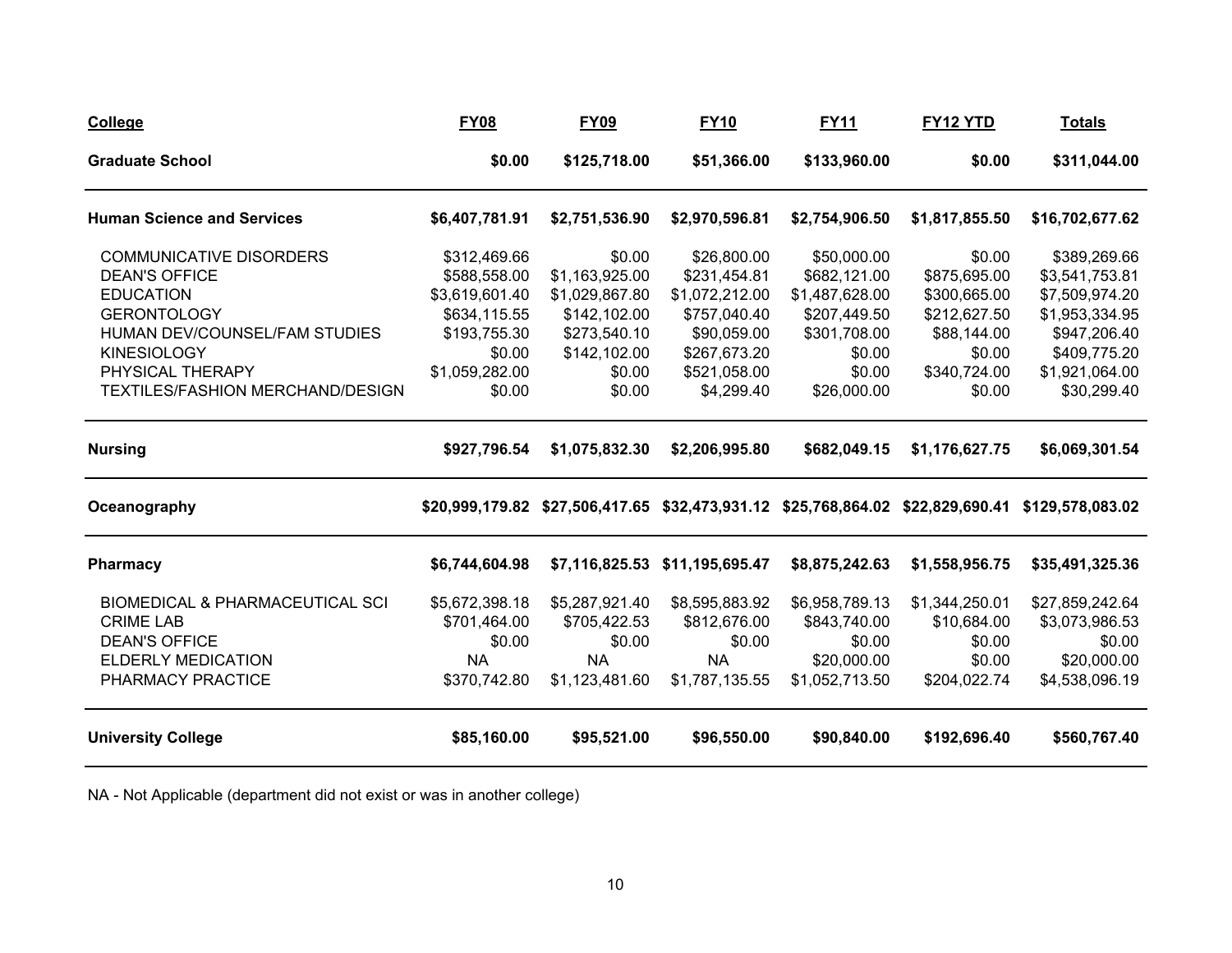| College                   | <u>FY08</u> | <b>FY09</b> | <b>FY10</b> | <b>FY11</b> | <b>FY12 YTD</b> | <u>Totals</u> |
|---------------------------|-------------|-------------|-------------|-------------|-----------------|---------------|
| <b>University Library</b> | \$14,212.00 | \$0.00      | \$3,900.00  | <b>NA</b>   | <b>NA</b>       | \$18,112.00   |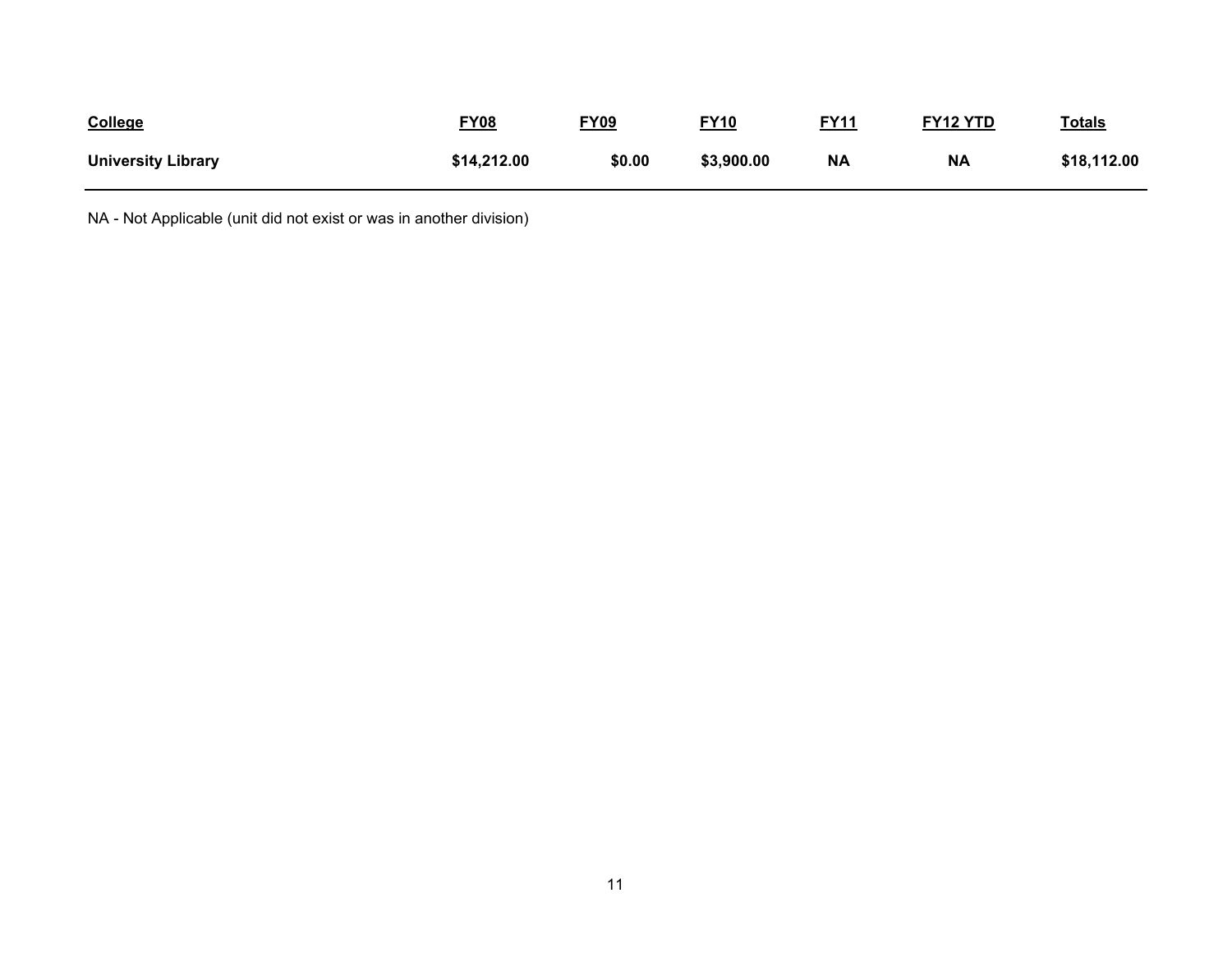# **Table 3b. Awards received by units within administrative divisions FY08 through March FY12**

| <b>Administrative Unit</b>          | <b>FY08</b>    | <b>FY09</b>    | <b>FY10</b>     | <b>FY11</b>    | FY12 YTD       | <u>Totals</u>   |
|-------------------------------------|----------------|----------------|-----------------|----------------|----------------|-----------------|
| <b>President's Office</b>           | \$4,320.00     | \$0.00         | \$0.00          | \$2,900.00     | \$0.00         | \$7,220.00      |
| <b>Provost</b>                      | \$22,500.00    | \$22,594.29    | \$1,306,675.00  | \$84,642.45    | \$409,304.10   | \$1,845,715.84  |
| <b>ADVANCE OFFICE</b>               | \$22,500.00    | \$7,500.00     | \$10,000.00     | \$0.00         | \$0.00         | \$40,000.00     |
| <b>LABOR RESEARCH CENTER</b>        | <b>NA</b>      | \$15,094.29    | \$19,600.00     | \$35,899.80    | \$0.00         | \$70,594.09     |
| NETWORK AND TELECOM SERVICES        | \$0.00         | \$0.00         | \$924,858.00    | \$0.00         | \$0.00         | \$924,858.00    |
| <b>PROVOST</b>                      | \$0.00         | \$0.00         | \$352,217.00    | \$48,742.65    | \$409,304.10   | \$810,263.75    |
| UNIVERSITY LIBRARY                  | <b>NA</b>      | <b>NA</b>      | <b>NA</b>       | \$0.00         | \$0.00         | \$0.00          |
| <b>VP, Administration</b>           | \$1,323,775.20 | \$3,847,613.58 | \$13,879,383.50 | \$2,093,977.64 | \$1,819,643.00 | \$22,964,392.92 |
| <b>TRANSPORTATION CENTER</b>        | \$1,323,775.20 | \$1,915,830.58 | \$1,354,101.50  | \$1,744,823.54 | \$1,494,352.00 | \$7,832,882.82  |
| VICE PRESIDENT FOR ADMINISTRATION   | \$0.00         | \$1,931,783.00 | \$12,525,282.00 | \$349,154.10   | \$325,291.00   | \$15,131,510.10 |
| VP, Research & Economic Development | \$0.00         | \$0.00         | \$2,512,500.00  | \$8,072,900.00 | \$0.00         | \$10,585,400.00 |
| <b>VP, Student Affairs</b>          | \$287,357.80   | \$498,340.56   | \$151,422.90    | \$26,994.82    | \$93,677.40    | \$1,057,793.48  |
| <b>CAMPUS LIFE</b>                  | \$149,989.00   | \$0.00         | \$0.00          | \$0.00         | \$0.00         | \$149,989.00    |
| <b>HEALTH SERVICES</b>              | \$0.00         | \$10,800.00    | \$0.00          | \$0.00         | \$0.00         | \$10,800.00     |
| <b>STUDENT LIFE</b>                 | \$0.00         | \$179,630.19   | \$151,422.90    | \$0.00         | \$0.00         | \$331,053.09    |
| <b>TALENT DEVELOPMENT</b>           | \$137,368.80   | \$307,910.37   | \$0.00          | \$26,994.82    | \$93,677.40    | \$565,951.39    |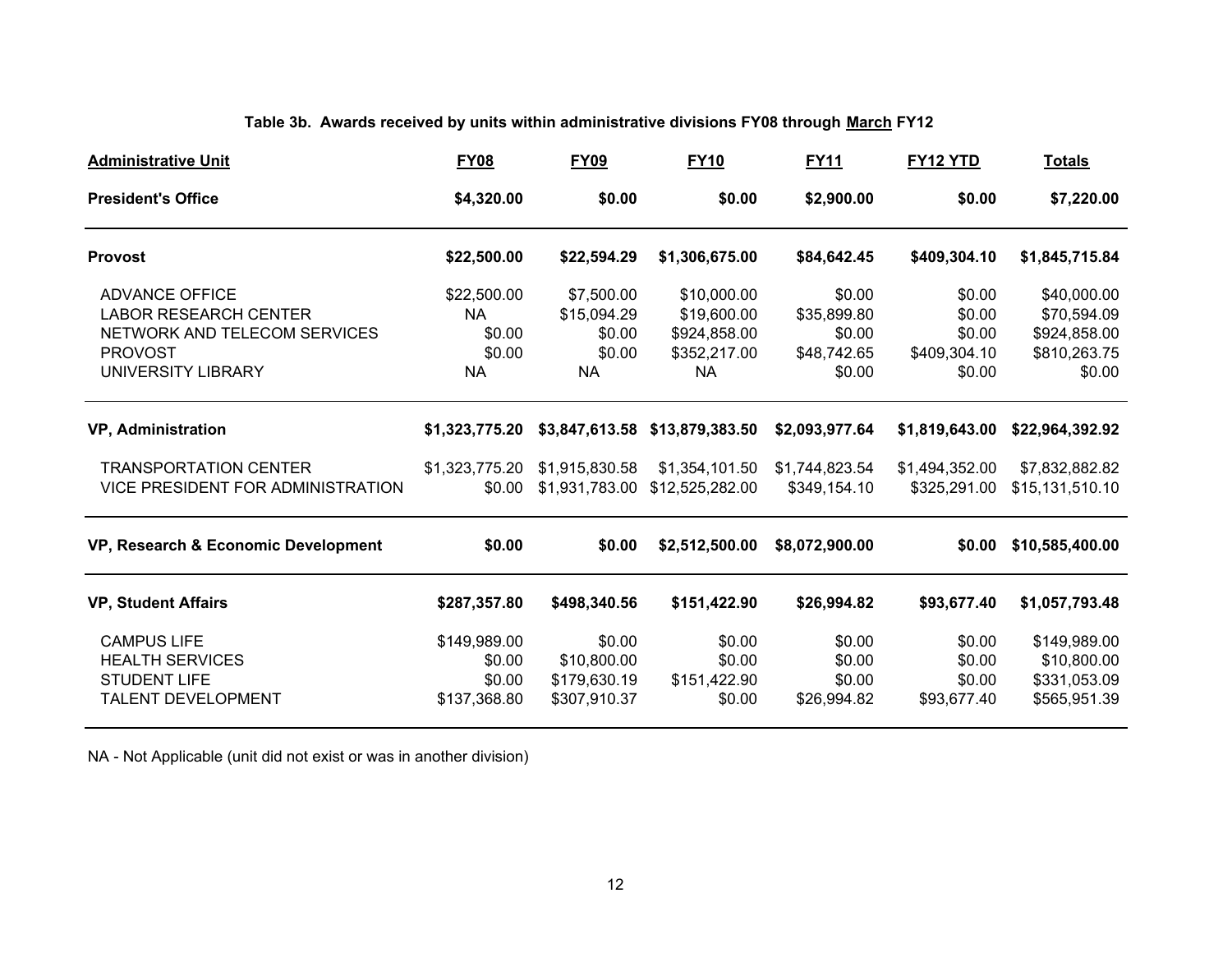|           |                     | <b>FY08</b>     | <b>FY09</b>         |                 |  |  |
|-----------|---------------------|-----------------|---------------------|-----------------|--|--|
|           | <b>Expenditures</b> |                 | <b>Expenditures</b> |                 |  |  |
| Month     | Amount              | Cum. Amt.       | Amount              | Cum. Amt.       |  |  |
| July      | \$4,256,398.29      | \$4,256,398.29  | \$3,419,166.85      | \$3,419,166.85  |  |  |
| August    | \$5,660,655.45      | \$9,917,053.74  | \$6,269,797.93      | \$9,688,964.78  |  |  |
| September | \$4,781,571.04      | \$14,698,624.78 | \$5,711,159.51      | \$15,400,124.29 |  |  |
| October   | \$4,636,909.39      | \$19,335,534.17 | \$6,351,240.70      | \$21,751,364.99 |  |  |
| November  | \$6,762,461.73      | \$26,097,995.90 | \$4,235,231.29      | \$25,986,596.28 |  |  |
| December  | \$3,925,933.96      | \$30,023,929.86 | \$4,964,982.45      | \$30,951,578.73 |  |  |
| January   | \$4,686,226.93      | \$34,710,156.79 | \$5,180,661.50      | \$36,132,240.23 |  |  |
| February  | \$5,172,347.96      | \$39,882,504.75 | \$4,988,722.46      | \$41,120,962.69 |  |  |
| March     | \$4,320,503.73      | \$44,203,008.48 | \$5,018,186.63      | \$46,139,149.32 |  |  |
| April     | \$4,646,873.81      | \$48,849,882.29 | \$5,849,518.37      | \$51,988,667.69 |  |  |
| May       | \$5,374,370.30      | \$54,224,252.59 | \$6,602,675.67      | \$58,591,343.36 |  |  |
| June      | \$10,844,623.09     | \$65,068,875.68 | \$12,816,721.27     | \$71,408,064.63 |  |  |
|           |                     |                 |                     |                 |  |  |
| Total     | \$65,068,875.68     | \$65,068,875.68 | \$71,408,064.63     | \$71,408,064.63 |  |  |

**Table 4. Expenditures FY08 through March FY12**

|           |                 | <b>FY10</b><br><b>Expenditures</b> |                 | <b>FY11</b>         | <b>FY12</b><br><b>Expenditures</b> |                 |  |
|-----------|-----------------|------------------------------------|-----------------|---------------------|------------------------------------|-----------------|--|
|           |                 |                                    |                 | <b>Expenditures</b> |                                    |                 |  |
| Month     | Amount          | Cum. Amt.                          | Amount          | Cum. Amt.           | Amount                             | Cum. Amt.       |  |
| July      | \$3,653,808.67  | \$3,653,808.67                     | \$4,073,174.21  | \$4,073,174.21      | \$3,210,206.13                     | \$3,210,206.13  |  |
| August    | \$8,319,753.46  | \$11,973,562.13                    | \$7,665,998.31  | \$11,739,172.52     | \$10,570,969.29                    | \$13,781,175.42 |  |
| September | \$6,915,445.92  | \$18,889,008.05                    | \$8,424,013.80  | \$20,163,186.32     | \$11,385,962.11                    | \$25,167,137.53 |  |
| October   | \$7,423,114.29  | \$26,312,122.34                    | \$8,439,890.38  | \$28,603,076.70     | \$7,537,564.53                     | \$32,704,702.06 |  |
| November  | \$6,247,555.04  | \$32,559,677.38                    | \$6,545,601.15  | \$35,148,677.85     | \$7,428,534.88                     | \$40,133,236.94 |  |
| December  | \$5,569,897.63  | \$38,129,575.01                    | \$6,158,191.68  | \$41,306,869.53     | \$8,766,678.56                     | \$48,899,915.50 |  |
| January   | \$5,385,001.06  | \$43,514,576.07                    | \$5,779,672.10  | \$47,086,541.63     | \$8,351,970.40                     | \$57,251,885.90 |  |
| February  | \$5,325,792.78  | \$48,840,368.85                    | \$5,813,469.50  | \$52,900,011.13     | \$6,058,365.52                     | \$63,310,251.42 |  |
| March     | \$5,771,765.76  | \$54,612,134.61                    | \$5,967,063.07  | \$58,867,074.20     | \$7,843,433.80                     | \$71,153,685.22 |  |
| April     | \$7,527,282.77  | \$62,139,417.38                    | \$7,884,533.61  | \$66,751,607.81     |                                    |                 |  |
| May       | \$5,153,732.52  | \$67,293,149.90                    | \$5,696,640.80  | \$72,448,248.61     |                                    |                 |  |
| June      | \$14,008,627.57 | \$81,301,777.47                    | \$15,397,604.05 | \$87,845,852.66     |                                    |                 |  |
| Total     | \$81,301,777.47 | \$81,301,777.47                    | \$87,845,852.66 | \$87,845,852.66     | \$71,153,685.22                    | \$71,153,685.22 |  |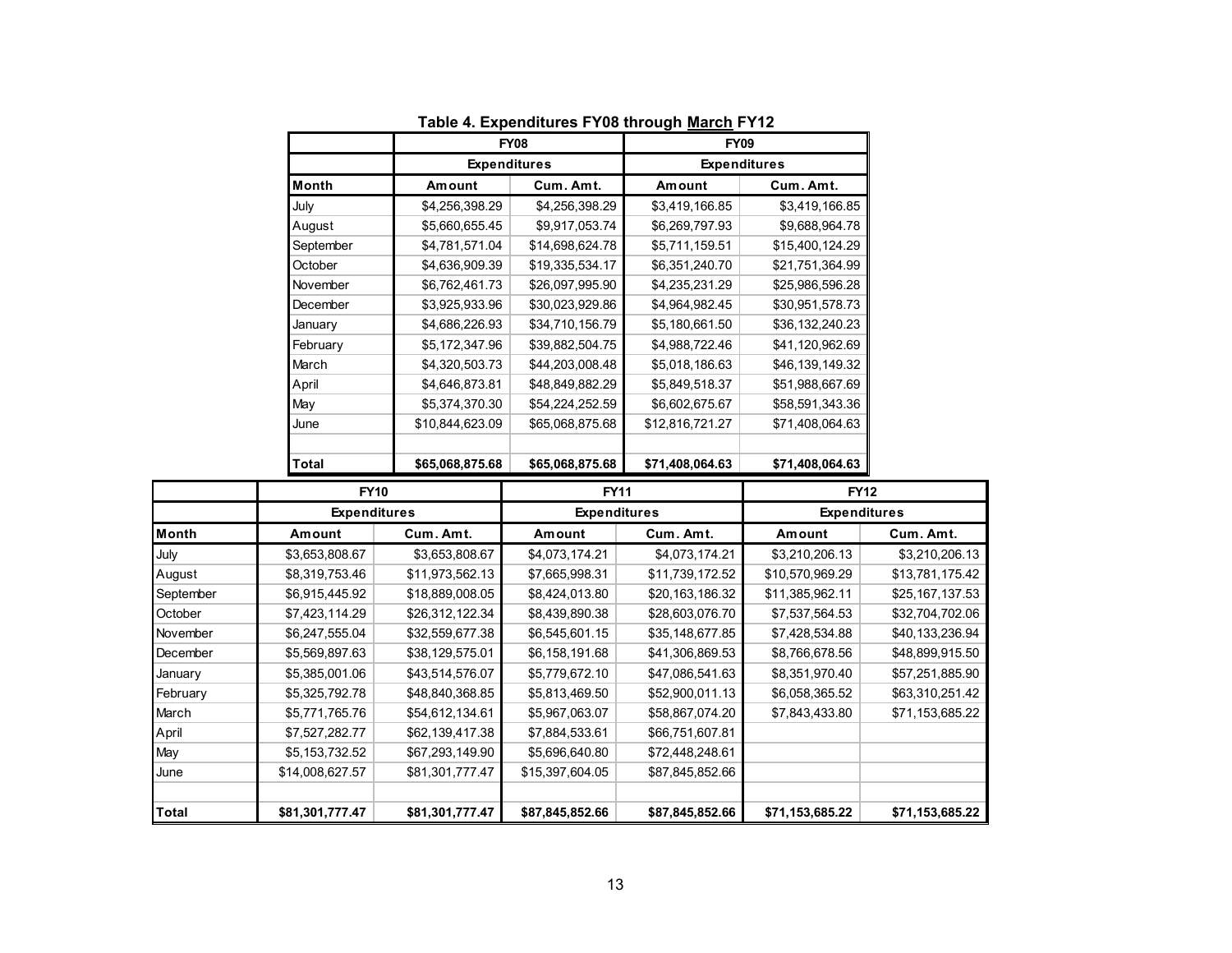

**Figure 4. Cumulative totals of Expenditures FY08 through March FY12**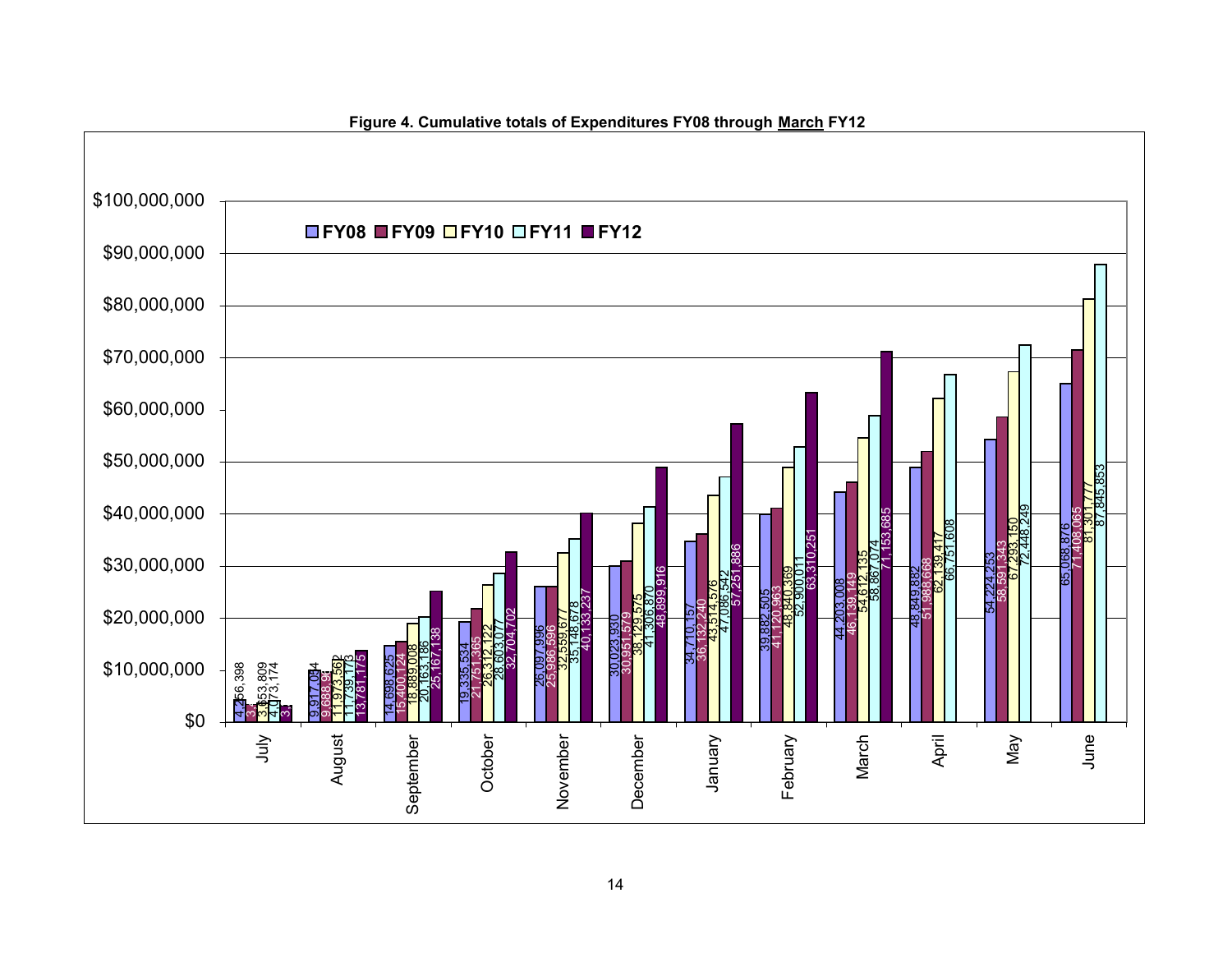| <b>Administrative</b>                  | <b>FY08</b>     | <b>FY09</b>     | <b>FY10</b>     | <b>FY11</b>                     | FY12 YTD        | <b>Totals</b>    |
|----------------------------------------|-----------------|-----------------|-----------------|---------------------------------|-----------------|------------------|
| PRESIDENT'S OFFICE                     | \$0.00          | \$0.00          | \$0.00          | \$0.00                          | \$0.00          | \$0.00           |
| <b>PROVOST</b>                         | \$0.00          | \$41,506.71     | \$378,924.40    | \$467,728.96                    | \$477,845.18    | \$1,366,005.25   |
| VP, ADMINISTRATION                     | \$1,002,539.42  | \$1,609,859.95  | \$2,360,676.57  | \$5,228,049.66                  | \$9,510,891.75  | \$19,712,017.35  |
| VP, RESEARCH & ECONOMIC DEV            | \$705,361.07    | \$199,097.19    | \$743,180.64    | \$2,792,866.94                  | \$3,022,639.95  | \$7,463,145.79   |
| <b>VP, STUDENT AFFAIRS</b>             | \$417,052.73    | \$469,809.62    | \$369,633.93    | \$71,647.58                     | \$0.00          | \$1,328,143.86   |
| Academic                               |                 |                 |                 |                                 |                 |                  |
| ARTS & SCIENCES                        | \$6,918,433.60  | \$8,595,850.45  |                 | \$10,063,173.30 \$10,224,872.62 | \$7,657,263.15  | \$43,459,593.12  |
| <b>BUSINESS ADMINISTRATION</b>         | \$162,356.46    | \$245,745.54    | \$9,928.01      | \$56,882.00                     | \$105,138.34    | \$580,050.35     |
| <b>CONTINUING EDUCATION</b>            | (\$4,689.22)    | \$2,988.00      | \$0.00          | \$0.00                          | \$0.00          | (\$1,701.22)     |
| <b>ENGINEERING</b>                     | \$4,913,942.05  | \$5,978,861.68  | \$7,066,243.26  | \$7,283,050.63                  | \$5,544,225.57  | \$30,786,323.19  |
| <b>ENVIRONMENT &amp; LIFE SCIENCES</b> | \$16,404,052.18 | \$18,566,638.05 | \$18,605,888.85 | \$18,762,089.76                 | \$15,455,371.18 | \$87,794,040.02  |
| <b>GRADUATE SCHOOL</b>                 | \$400.00        | \$0.00          | \$0.00          | \$0.00                          | \$0.00          | \$400.00         |
| <b>HUMAN SCIENCE &amp; SERVICES</b>    | \$5,564,547.79  | \$4,761,706.59  | \$4,551,332.97  | \$4,701,676.90                  | \$2,319,386.93  | \$21,898,651.18  |
| <b>NURSING</b>                         | \$780,404.71    | \$926,949.19    | \$1,151,212.47  | \$1,748,674.78                  | \$739,125.22    | \$5,346,366.37   |
| <b>OCEANOGRAPHY</b>                    | \$21,633,973.65 | \$22,100,724.25 | \$27,947,221.95 | \$26,945,373.72                 | \$21,175,076.19 | \$119,802,369.76 |
| <b>PHARMACY</b>                        | \$6,488,332.41  | \$7,813,893.10  | \$7,948,642.24  | \$9,467,061.86                  | \$5,091,279.25  | \$36,809,208.86  |
| UNIVERSITY COLLEGE                     | \$82,168.83     | \$92,580.21     | \$91,053.06     | \$95,877.25                     | \$55,442.51     | \$417,121.86     |
| UNIVERSITY LIBRARY                     | \$0.00          | \$1,854.10      | \$14,665.82     | <b>NA</b>                       | <b>NA</b>       | \$16,519.92      |
|                                        |                 |                 |                 |                                 |                 |                  |

#### **Table 5. Summary of Expenditures by administrative and academic units FY08 through March FY12**

**Totals \$65,068,875.68 \$71,408,064.63 \$81,301,777.47 \$87,845,852.66 \$71,153,685.22 \$376,778,255.66**

NA - Not Applicable (unit did not exist or was in another division)

Note: A negative amount reflects an adjustment to the previous fiscal year.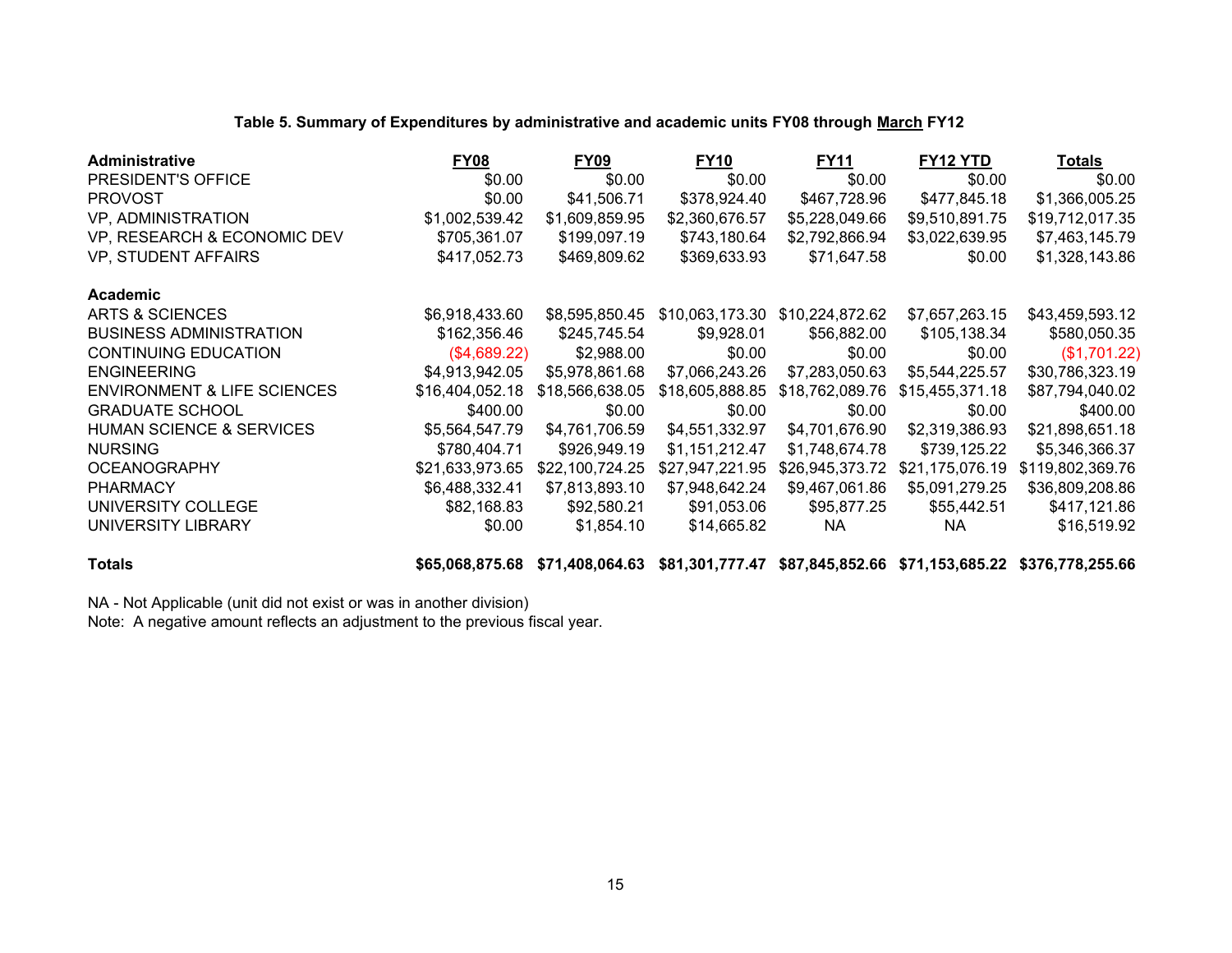# **Table 5a. Expenditures by departments within colleges FY08 through March FY12**

| College                                           | <b>FY08</b>            | <b>FY09</b>            | <b>FY10</b>                                    | <b>FY11</b>           | <b>FY12 YTD</b>        | <b>Totals</b>          |
|---------------------------------------------------|------------------------|------------------------|------------------------------------------------|-----------------------|------------------------|------------------------|
| <b>Arts and Sciences</b>                          | \$6,918,433.60         |                        | \$8,595,850.45 \$10,063,173.30 \$10,224,872.62 |                       | \$7,657,263.15         | \$43,459,593.12        |
| <b>ART</b>                                        | \$3,503.94             | \$6,112.54             | \$308.02                                       | \$0.00                | \$0.00                 | \$9,924.50             |
| CANCER PREVENTION RESEARCH CTR (I                 | \$3,493,468.85         | \$4,354,724.07         | \$4,341,065.58                                 | \$4,141,133.86        | \$2,265,468.08         | \$18,595,860.44        |
| <b>CHEMISTRY</b>                                  | \$962,902.62           | \$1,461,611.45         | \$2,548,610.16                                 | \$2,414,739.49        | \$3,299,798.69         | \$10,687,662.41        |
| <b>COMMUNICATION STUDIES</b>                      | \$6,422.30             | \$43,688.83            | \$18,188.79                                    | \$0.00                | \$48,280.78            | \$116,580.70           |
| COMPUTER SCIENCE/STATISTICS                       | \$557,320.32           | \$694,026.30           | \$962,947.54                                   | \$1,012,361.88        | \$413,669.62           | \$3,640,325.66         |
| <b>DEAN'S OFFICE</b>                              | \$207,259.14           | \$0.00                 | \$0.00                                         | \$0.00                | \$0.00                 | \$207,259.14           |
| <b>ECONOMICS</b>                                  | \$718.43               | \$0.00                 | \$0.00                                         | \$0.00                | \$0.00                 | \$718.43               |
| FEINSTEIN HUNGER CENTER (DEAN'S OF                | \$327,136.81           | \$639,092.65           | \$612,932.86                                   | \$636,667.34          | \$521,230.29           | \$2,737,059.95         |
| <b>GREAT PERFORMANCES</b>                         | \$6,750.00             | \$0.00                 | \$0.00                                         | \$0.00                | \$0.00                 | \$6,750.00             |
| <b>HISTORY</b>                                    | \$34,050.20            | \$79,478.13            | \$33,094.35                                    | \$60,125.31           | \$41,943.85            | \$248,691.84           |
| <b>LANGUAGES</b>                                  | \$137,149.49           | \$349,726.46           | \$429,663.54                                   | \$542,487.66          | \$300,923.13           | \$1,759,950.28         |
| LIBRARY AND INFORMATION STUDIES                   | \$197,006.63           | \$4,264.58             | \$0.00                                         | \$0.00                | \$0.00                 | \$201,271.21           |
| <b>MATHEMATICS</b>                                | \$67,542.50            | \$0.00                 | \$0.00                                         | \$0.00                | \$0.00                 | \$67,542.50            |
| <b>PHYSICS</b>                                    | \$383,278.78           | \$637,367.55           | \$910,861.09                                   | \$1,146,236.24        | \$709,425.18           | \$3,787,168.84         |
| PSYCHOLOGY (EXCLUDES CPRC)                        | \$465,150.84           | \$293,536.12           | \$193,164.11                                   | \$203,660.18          | \$43,005.81            | \$1,198,517.06         |
| SOCIOLOGY/ANTHROPOLOGY                            | \$67,547.53            | \$32,221.77            | \$12,337.26                                    | \$65,510.66           | \$13,467.72            | \$191,084.94           |
| <b>WOMEN'S STUDIES</b>                            | \$1,225.22             | \$0.00                 | \$0.00                                         | \$1,950.00            | \$50.00                | \$3,225.22             |
| <b>Business Administration</b>                    | \$162,356.46           | \$245,745.54           | \$9,928.01                                     | \$56,882.00           | \$105,138.34           | \$580,050.35           |
| <b>FACULTY - INSTRUCTION</b><br><b>MANAGEMENT</b> | \$162,356.46<br>\$0.00 | \$245,745.54<br>\$0.00 | \$9,928.01<br>\$0.00                           | \$56,882.00<br>\$0.00 | \$105,138.34<br>\$0.00 | \$580,050.35<br>\$0.00 |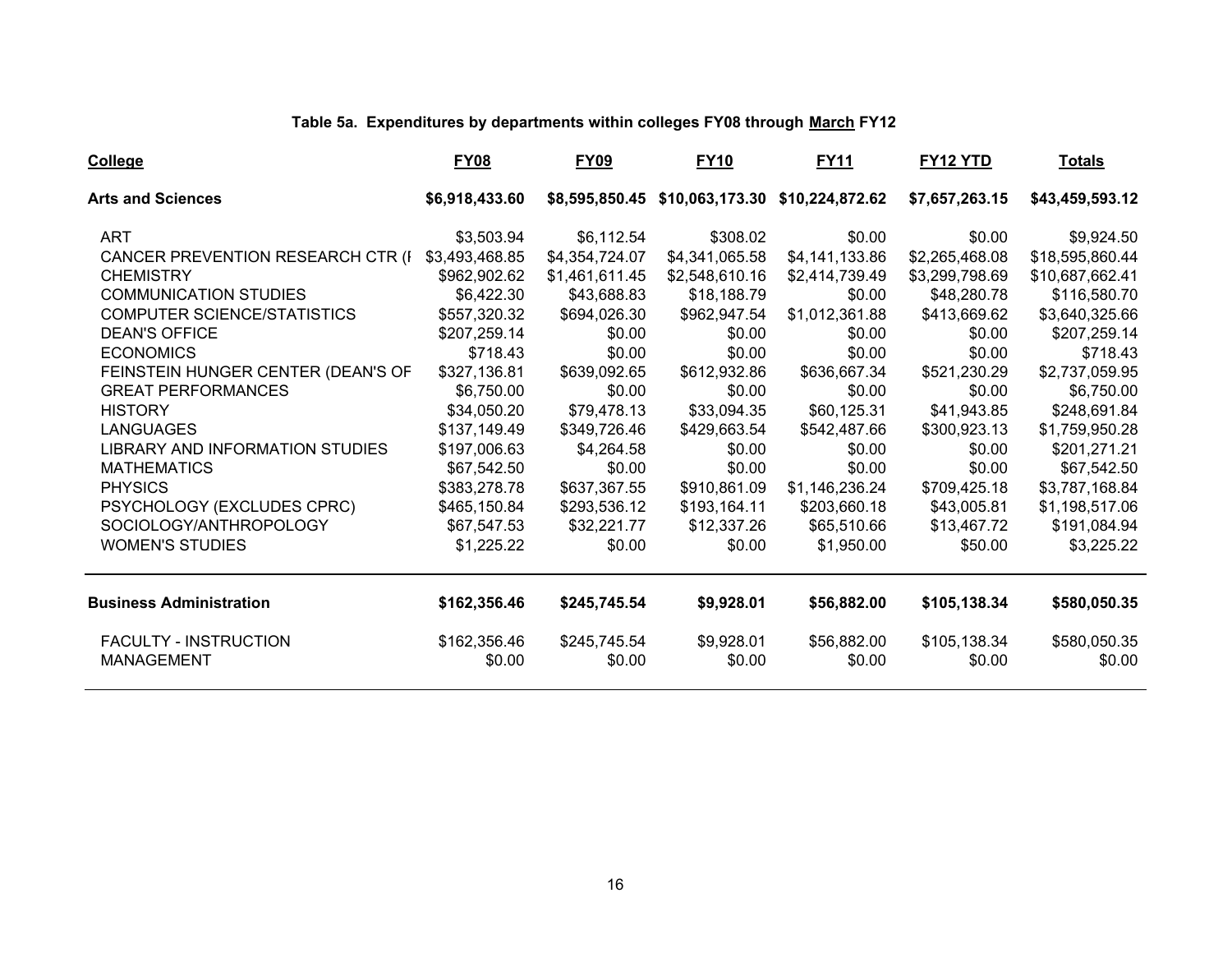| College                                                                                                                                                                                                                                                                                                                                                                            | <b>FY08</b>                                                                                                                                                                                                     | <b>FY09</b>                                                                                                                                                                                                               | <b>FY10</b>                                                                                                                                                                                                               | <b>FY11</b>                                                                                                                                                                                                             | <b>FY12 YTD</b>                                                                                                                                                                                                        | <b>Totals</b>                                                                                                                                                                                                                       |
|------------------------------------------------------------------------------------------------------------------------------------------------------------------------------------------------------------------------------------------------------------------------------------------------------------------------------------------------------------------------------------|-----------------------------------------------------------------------------------------------------------------------------------------------------------------------------------------------------------------|---------------------------------------------------------------------------------------------------------------------------------------------------------------------------------------------------------------------------|---------------------------------------------------------------------------------------------------------------------------------------------------------------------------------------------------------------------------|-------------------------------------------------------------------------------------------------------------------------------------------------------------------------------------------------------------------------|------------------------------------------------------------------------------------------------------------------------------------------------------------------------------------------------------------------------|-------------------------------------------------------------------------------------------------------------------------------------------------------------------------------------------------------------------------------------|
| <b>Continuing Education</b>                                                                                                                                                                                                                                                                                                                                                        | (4,689.22)                                                                                                                                                                                                      | 2,988.00                                                                                                                                                                                                                  | 0.00                                                                                                                                                                                                                      | 0.00                                                                                                                                                                                                                    | 0.00                                                                                                                                                                                                                   | (1,701.22)                                                                                                                                                                                                                          |
| <b>CONTINUING EDUCATION</b><br><b>LABOR RESEARCH CENTER</b>                                                                                                                                                                                                                                                                                                                        | 0.00<br>(4,689.22)                                                                                                                                                                                              | 2,988.00<br><b>NA</b>                                                                                                                                                                                                     | 0.00<br><b>NA</b>                                                                                                                                                                                                         | 0.00<br><b>NA</b>                                                                                                                                                                                                       | 0.00<br><b>NA</b>                                                                                                                                                                                                      | 2,988.00<br>(4,689.22)                                                                                                                                                                                                              |
| <b>Engineering</b>                                                                                                                                                                                                                                                                                                                                                                 | \$4,913,942.05                                                                                                                                                                                                  | \$5,978,861.68                                                                                                                                                                                                            | \$7,066,243.26                                                                                                                                                                                                            | \$7,283,050.63                                                                                                                                                                                                          | \$5,544,225.57                                                                                                                                                                                                         | \$30,786,323.19                                                                                                                                                                                                                     |
| <b>CHEMICAL ENGINEERING</b><br>CIVIL/ENVIRONMENTAL ENGINEERING<br><b>DEAN'S OFFICE</b><br>ELECTRICAL ENGINEERING<br>MECHANICAL AND INDUSTRIAL SYSTEMS<br><b>OCEAN ENGINEERING</b>                                                                                                                                                                                                  | \$1,302,509.51<br>\$405,484.15<br>\$3,198.59<br>\$617,979.77<br>\$1,910,541.51<br>\$674,228.52                                                                                                                  | \$1,354,564.56<br>\$422,735.36<br>\$0.00<br>\$744,412.99<br>\$2,710,816.11<br>\$746,332.66                                                                                                                                | \$1,346,472.48<br>\$437,540.38<br>\$0.00<br>\$985,855.76<br>\$2,655,089.18<br>\$1,641,285.46                                                                                                                              | \$1,724,400.43<br>\$579,111.66<br>\$0.00<br>\$1,468,702.99<br>\$2,335,632.00<br>\$1,175,203.55                                                                                                                          | \$1,608,861.20<br>\$162,928.01<br>\$0.00<br>\$1,377,257.85<br>\$1,689,477.51<br>\$705,701.00                                                                                                                           | \$7,336,808.18<br>\$2,007,799.56<br>\$3,198.59<br>\$5,194,209.36<br>\$11,301,556.31<br>\$4,942,751.19                                                                                                                               |
| <b>Environment &amp; Life Sciences</b>                                                                                                                                                                                                                                                                                                                                             |                                                                                                                                                                                                                 |                                                                                                                                                                                                                           |                                                                                                                                                                                                                           | \$16,404,052.18 \$18,566,638.05 \$18,605,888.85 \$18,762,089.76 \$15,455,371.18                                                                                                                                         |                                                                                                                                                                                                                        | \$87,794,040.02                                                                                                                                                                                                                     |
| AGRICULTURAL EXPERIMENT STATION<br><b>BIOLOGICAL SCIENCES</b><br>CELL AND MOLECULAR BIOLOGY<br>COMMUNITY PLANNING/AREA DEVEL<br><b>COOPERATIVE EXTENSION</b><br><b>DEAN'S OFFICE</b><br>ENV & NAT RESOURCE ECONOMICS<br>FISHERIES, ANIMAL & VET SCIENCE<br><b>GEOSCIENCE</b><br><b>MARINE AFFAIRS</b><br>NATURAL RESOURCES SCIENCE<br>NUTRITION AND FOOD SCIENCES<br>PLANT SCIENCE | \$0.00<br>\$498,439.19<br>\$983,764.35<br>\$59,617.39<br>\$634,310.78<br>\$3,977,977.41<br>\$915,782.84<br>\$1,930,886.73<br>\$402,311.55<br>\$281,496.85<br>\$3,131,684.24<br>\$1,954,258.93<br>\$1,633,521.92 | \$200,873.47<br>\$611,002.32<br>\$1,238,953.98<br>\$57,168.27<br>\$480,182.63<br>\$4,272,752.82<br>\$727,987.85<br>\$2,230,374.67<br>\$1,748,836.37<br>\$207,296.97<br>\$3,264,404.65<br>\$2,005,257.63<br>\$1,521,546.42 | \$169,389.97<br>\$613,206.72<br>\$3,537,331.27<br>\$40,564.11<br>\$481,432.51<br>\$1,119,593.26<br>\$637,582.83<br>\$1,851,405.56<br>\$2,234,340.33<br>\$188,228.18<br>\$4,279,005.72<br>\$2,187,424.33<br>\$1,266,384.06 | \$222,632.14<br>\$467,889.20<br>\$4,904,560.32<br>\$32,355.24<br>\$660,488.57<br>\$740,567.43<br>\$731,028.93<br>\$1,291,014.43<br>\$1,894,077.55<br>\$179,508.58<br>\$4,471,265.52<br>\$1,868,230.87<br>\$1,298,470.98 | \$312,868.90<br>\$267,993.46<br>\$4,312,187.61<br>\$20,872.11<br>\$851,816.39<br>\$678,151.24<br>\$435,943.70<br>\$1,058,493.25<br>\$2,013,341.13<br>\$99,678.54<br>\$3,143,281.20<br>\$1,237,173.79<br>\$1,023,569.86 | \$905,764.48<br>\$2,458,530.89<br>\$14,976,797.53<br>\$210,577.12<br>\$3,108,230.88<br>\$10,789,042.16<br>\$3,448,326.15<br>\$8,362,174.64<br>\$8,292,906.93<br>\$956,209.12<br>\$18,289,641.33<br>\$9,252,345.55<br>\$6,743,493.24 |

NA - Not Applicable (department did not exist or was in another college)

Note: A negative amount reflects an adjustment to the previous fiscal year.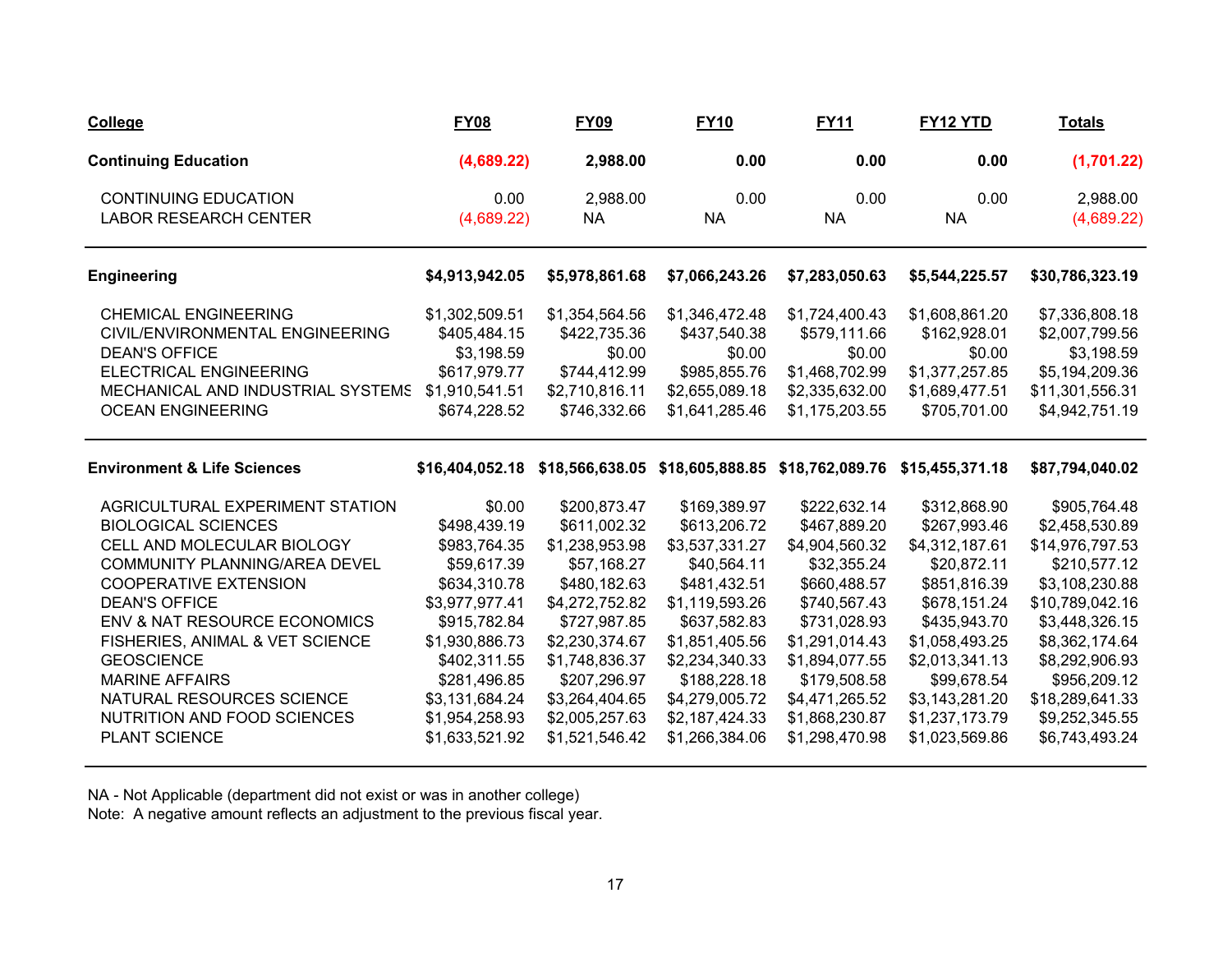| <b>College</b>                      | <b>FY08</b>     | <b>FY09</b>    | <b>FY10</b>    | <b>FY11</b>                                                     | <b>FY12 YTD</b> | <b>Totals</b>    |
|-------------------------------------|-----------------|----------------|----------------|-----------------------------------------------------------------|-----------------|------------------|
| <b>Graduate School</b>              | \$400.00        | \$0.00         | \$0.00         | \$0.00                                                          | \$0.00          | \$400.00         |
| <b>Human Science &amp; Services</b> | \$5,564,547.79  | \$4,761,706.59 | \$4,551,332.97 | \$4,701,676.90                                                  | \$2,319,386.93  | \$21,898,651.18  |
| <b>COMMUNICATIVE DISORDERS</b>      | \$266,250.40    | \$73,118.37    | \$27,867.34    | \$32,965.65                                                     | \$25.97         | \$400,227.73     |
| <b>DEAN'S OFFICE</b>                | \$0.00          | \$0.00         | \$465,373.70   | \$461,618.54                                                    | \$391,423.40    | \$1,318,415.64   |
| <b>EDUCATION</b>                    | \$2,924,243.67  | \$2,924,772.61 | \$2,374,752.89 | \$2,747,164.22                                                  | \$1,127,556.65  | \$12,098,490.04  |
| EDUCATION & SOCIAL POLICY RESEARCI  | \$952,417.70    | \$430,868.54   | \$66,550.72    | (\$236.18)                                                      | \$0.00          | \$1,449,600.78   |
| <b>GERONTOLOGY</b>                  | \$587,665.89    | \$672,769.49   | \$816,140.65   | \$876,925.63                                                    | \$497,286.45    | \$3,450,788.11   |
| HUMAN DEV/COUNSEL/FAM STUDIES       | \$105,856.12    | \$261,013.30   | \$371,132.26   | \$333,078.22                                                    | \$142,426.69    | \$1,213,506.59   |
| <b>KINESIOLOGY</b>                  | \$63,048.82     | \$92,479.18    | \$117,153.30   | \$87,307.95                                                     | \$42,568.18     | \$402,557.43     |
| PHYSICAL THERAPY                    | \$604,299.16    | \$292,330.42   | \$273,839.60   | \$157,126.42                                                    | \$112,793.64    | \$1,440,389.24   |
| TEXTILES/FASHION MERCHAND/DESIGN    | \$60,766.03     | \$14,354.68    | \$38,522.51    | \$5,726.45                                                      | \$5,305.95      | \$124,675.62     |
| <b>Nursing</b>                      | \$780,404.71    | \$926,949.19   | \$1,151,212.47 | \$1,748,674.78                                                  | \$739,125.22    | \$5,346,366.37   |
| Oceanography                        | \$21.633.973.65 |                |                | \$22,100,724.25 \$27,947,221.95 \$26,945,373.72 \$21,175,076.19 |                 | \$119,802,369.76 |
| Pharmacy                            | \$6,488,332.41  | \$7,813,893.10 | \$7,948,642.24 | \$9,467,061.86                                                  | \$5,091,279.25  | \$36,809,208.86  |
| BIOMEDICAL AND PHARMACEUTICAL SCI   | \$5,107,006.61  | \$6,162,376.83 | \$6,084,059.81 | \$7,791,465.32                                                  | \$4,524,238.69  | \$29,669,147.26  |
| <b>CRIME LAB</b>                    | \$727,048.34    | \$742,614.78   | \$666,056.90   | \$852,564.61                                                    | \$39,876.37     | \$3,028,161.00   |
| <b>DEAN'S OFFICE</b>                | \$497,529.06    | \$401,582.28   | \$0.00         | \$0.00                                                          | \$0.00          | \$899,111.34     |
| <b>ELDERLY MEDICATION</b>           | \$0.00          | \$0.00         | \$0.00         | \$0.00                                                          | \$0.00          | \$0.00           |
| PHARMACY PRACTICE                   | \$156,748.40    | \$507,319.21   | \$1,198,525.53 | \$823,031.93                                                    | \$527,164.19    | \$3,212,789.26   |

Note: A negative amount reflects an adjustment to the previous fiscal year.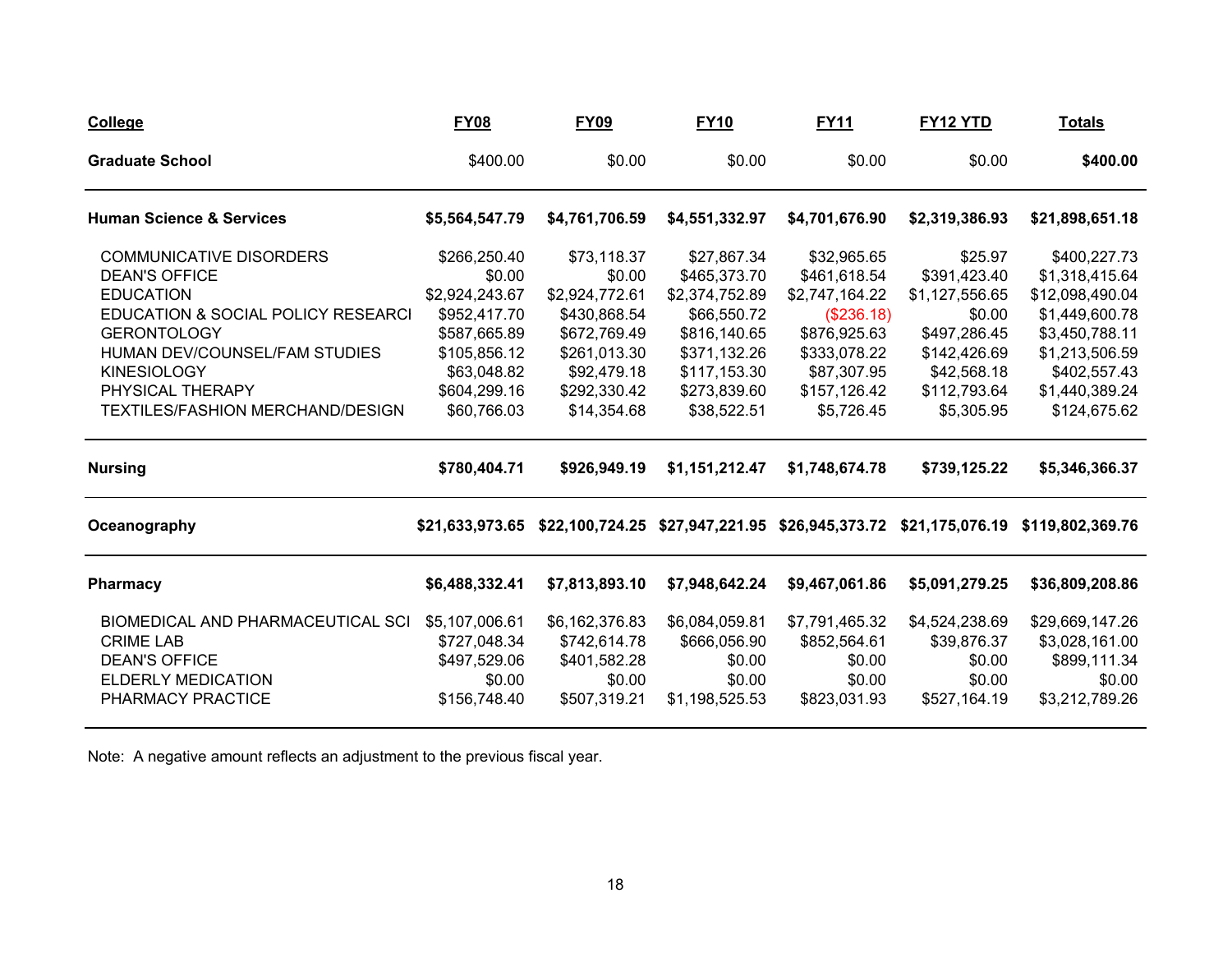| <b>College</b>            | <b>FY08</b> | <b>FY09</b> | <b>FY10</b> | <b>FY11</b> | <b>FY12 YTD</b> | <u>Totals</u> |
|---------------------------|-------------|-------------|-------------|-------------|-----------------|---------------|
| <b>University College</b> | \$82,168.83 | \$92,580.21 | \$91,053.06 | \$95,877.25 | \$55,442.51     | \$417,121.86  |
| <b>University Library</b> | \$0.00      | \$1,854.10  | \$14,665.82 | <b>NA</b>   | <b>NA</b>       | \$16,519.92   |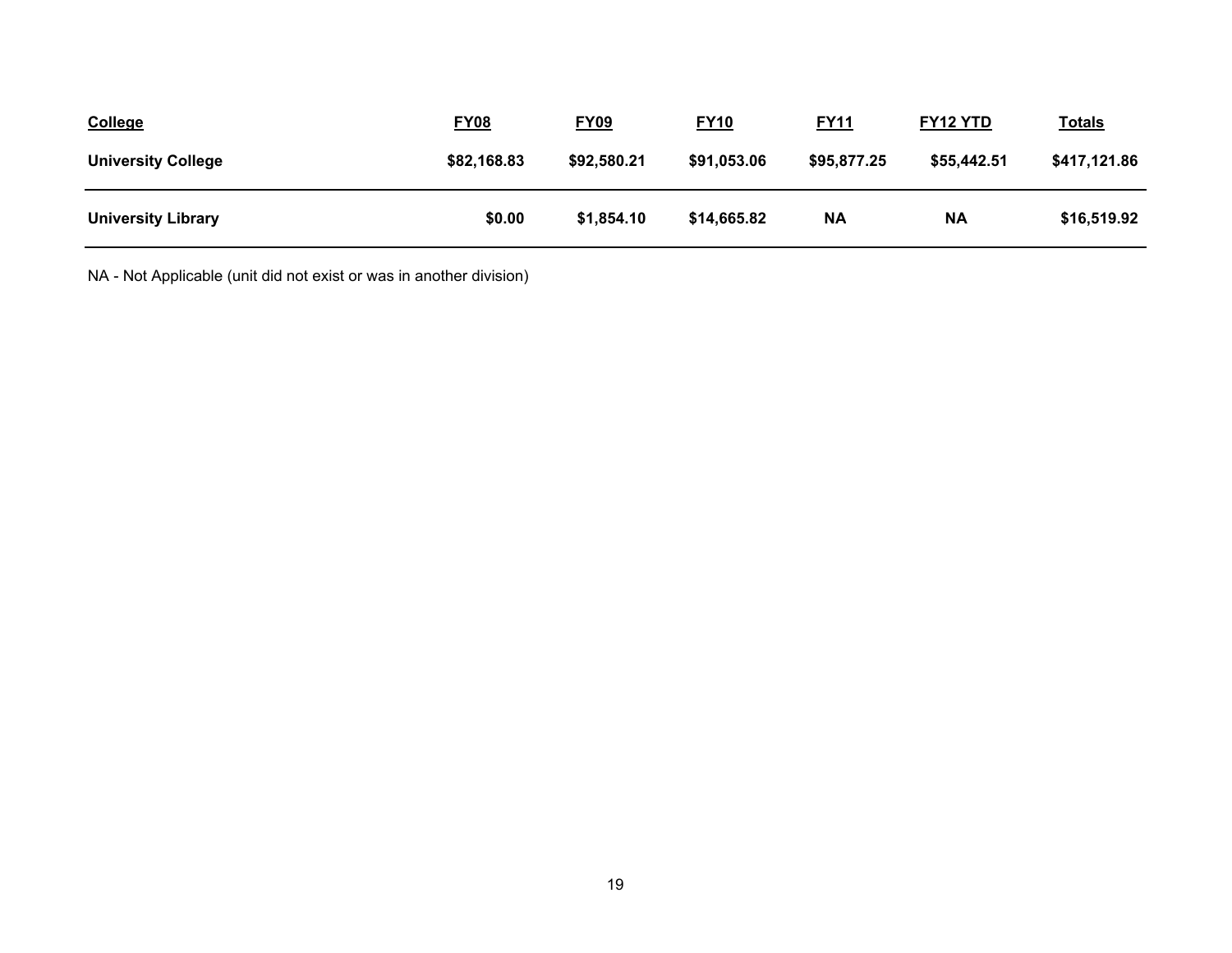# **Table 5b. Expenditures by units within administrative divisions FY08 through March FY12**

| <b>Administrative Unit</b>          | <b>FY08</b>    | <b>FY09</b>  | <b>FY10</b>    | <b>FY11</b>                 | FY12 YTD       | <b>Totals</b>                                                               |
|-------------------------------------|----------------|--------------|----------------|-----------------------------|----------------|-----------------------------------------------------------------------------|
| <b>President's Office</b>           | \$0.00         | \$0.00       | \$0.00         | \$0.00                      | \$0.00         | \$0.00                                                                      |
| <b>Provost</b>                      | \$0.00         | \$41,506.71  | \$378,924.40   | \$467,728.96                | \$477,845.18   | \$1,366,005.25                                                              |
| <b>ADVANCE OFFICE</b>               | \$0.00         | \$29,869.31  | \$468.94       | \$34,835.14                 | \$16,477.61    | \$81,651.00                                                                 |
| <b>LABOR RESEARCH CENTER</b>        | <b>NA</b>      | \$11,637.40  | \$19,552.38    | \$25,071.73                 | \$252.19       | \$56,513.70                                                                 |
| NETWORK AND TELECOMMUNICATIONS S    | \$0.00         | \$0.00       | \$358,903.08   | \$129,591.51                | \$411,963.88   | \$900,458.47                                                                |
| <b>PROVOST</b>                      | \$0.00         | \$0.00       | \$0.00         | \$276,638.67                | \$49,151.50    | \$325,790.17                                                                |
| UNIVERSITY LIBRARY                  | <b>NA</b>      | <b>NA</b>    | <b>NA</b>      | \$1,591.91                  | \$0.00         | \$1,591.91                                                                  |
| <b>VP, Administration</b>           | \$1,002,539.42 |              |                |                             |                | \$1,609,859.95 \$2,360,676.57 \$5,228,049.66 \$9,510,891.75 \$19,712,017.35 |
| <b>TRANSPORTATION CENTER</b>        |                |              |                | \$1,239,497.51              | \$817,105.13   | \$5,767,698.98                                                              |
| VICE PRESIDENT FOR ADMINISTRATION   | \$0.00         | \$141,626.69 | \$1,120,352.91 | \$3,988,552.15              |                |                                                                             |
| VP, Research & Economic Development | \$705,361.07   | \$199,097.19 |                | \$743,180.64 \$2,792,866.94 | \$3,022,639.95 | \$7,463,145.79                                                              |
| <b>VP, Student Affairs</b>          | \$417,052.73   | \$469,809.62 | \$369,633.93   | \$71,647.58                 | \$0.00         | \$1,328,143.86                                                              |
| <b>CAMPUS LIFE</b>                  | \$107,930.05   | \$94,117.88  | \$65,707.80    | \$14,305.83                 | \$0.00         | \$282,061.56                                                                |
| <b>HEALTH SERVICES</b>              | \$11,333.75    | \$10,788.00  | \$0.00         | \$0.00                      | \$0.00         | \$22,121.75                                                                 |
| MULTICULTURAL CENTER                | \$3,971.00     | \$0.00       | \$0.00         | \$0.00                      | \$0.00         | \$3,971.00                                                                  |
| <b>STUDENT LIFE</b>                 | \$129,044.02   | \$95,491.80  | \$101,743.94   | \$676.48                    | \$0.00         | \$326,956.24                                                                |
| TALENT DEVELOPMENT                  | \$164,773.91   | \$269,411.94 | \$202,182.19   | \$56,665.27                 | \$0.00         | \$693,033.31                                                                |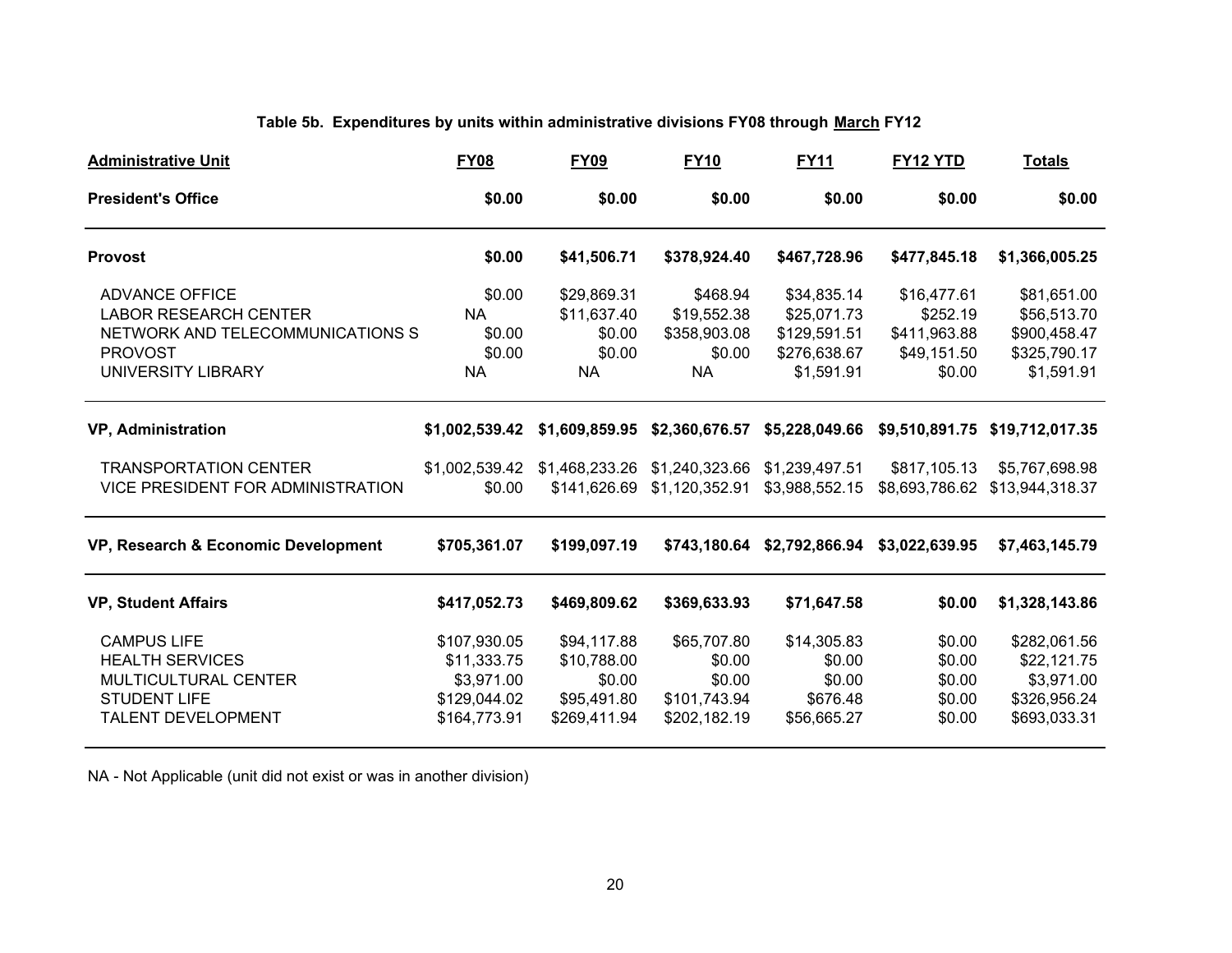|           | <b>FY08</b>             | <b>FY09</b>     |                         |                 |  |  |
|-----------|-------------------------|-----------------|-------------------------|-----------------|--|--|
|           | <b>F&amp;A Received</b> |                 | <b>F&amp;A Received</b> |                 |  |  |
| Month     | Amount                  | Cum. Amt.       | Amount                  | Cum. Amt.       |  |  |
| July      | \$864,515.94            | \$864,515.94    | \$698,151.33            | \$698,151.33    |  |  |
| August    | \$1,097,698.98          | \$1,962,214.92  | \$1,170,579.13          | \$1,868,730.46  |  |  |
| September | \$714,393.48            | \$2,676,608.40  | \$944,639.40            | \$2,813,369.86  |  |  |
| October   | \$785,512.17            | \$3,462,120.57  | \$1,084,715.03          | \$3,898,084.89  |  |  |
| November  | \$987,641.06            | \$4,449,761.63  | \$766,554.38            | \$4,664,639.27  |  |  |
| December  | \$636,370.60            | \$5,086,132.23  | \$890,078.29            | \$5,554,717.56  |  |  |
| January   | \$658,082.99            | \$5,744,215.22  | \$739,866.95            | \$6,294,584.51  |  |  |
| February  | \$728,895.70            | \$6,473,110.92  | \$767,628.61            | \$7,062,213.12  |  |  |
| March     | \$678,111.96            | \$7,151,222.88  | \$816,801.58            | \$7,879,014.70  |  |  |
| April     | \$797,892.59            | \$7,949,115.47  | \$1,002,588.07          | \$8,881,602.77  |  |  |
| May       | \$963,196.95            | \$8,912,312.42  | \$1,088,259.87          | \$9,969,862.64  |  |  |
| June      | \$1,754,055.05          | \$10,666,367.47 | \$2,191,994.43          | \$12,161,857.07 |  |  |
| Total     | \$10,666,367.47         | \$10,666,367.47 | \$12,161,857.07         | \$12,161,857.07 |  |  |

**Table 6. Facilities and Administrative Funds received FY08 through March FY12**

|              | <b>FY10</b>     |                         | <b>FY11</b>     |                         | <b>FY12</b><br><b>F&amp;A Received</b> |                 |  |
|--------------|-----------------|-------------------------|-----------------|-------------------------|----------------------------------------|-----------------|--|
|              |                 | <b>F&amp;A Received</b> |                 | <b>F&amp;A Received</b> |                                        |                 |  |
| Month        | Amount          | Cum. Amt.               | Amount          | Cum. Amt.               | Amount                                 | Cum. Amt.       |  |
| July         | \$796,999.29    | \$796,999.29            | \$779,892.86    | \$779,892.86            | \$767,322.90                           | \$767,322.90    |  |
| August       | \$1,605,967.25  | \$2,402,966.54          | \$1,499,377.04  | \$2,279,269.90          | \$1,699,337.74                         | \$2,466,660.64  |  |
| September    | \$1,085,066.61  | \$3,488,033.15          | \$1,329,645.18  | \$3,608,915.08          | \$1,679,559.37                         | \$4,146,220.01  |  |
| October      | \$1,252,685.25  | \$4,740,718.40          | \$1,335,048.35  | \$4,943,963.43          | \$1,073,102.57                         | \$5,219,322.58  |  |
| November     | \$1,044,988.01  | \$5,785,706.41          | \$943,157.93    | \$5,887,121.36          | \$929,776.46                           | \$6,149,099.04  |  |
| December     | \$925,849.71    | \$6,711,556.12          | \$1,074,204.26  | \$6,961,325.62          | \$1,094,949.66                         | \$7,244,048.70  |  |
| January      | \$911,837.51    | \$7,623,393.63          | \$944,088.51    | \$7,905,414.13          | \$1,056,308.11                         | \$8,300,356.81  |  |
| February     | \$900,051.99    | \$8,523,445.62          | \$949,239.34    | \$8,854,653.47          | \$983,655.22                           | \$9,284,012.03  |  |
| March        | \$1,000,005.97  | \$9,523,451.59          | \$1,114,238.87  | \$9,968,892.34          | \$1,339,064.98                         | \$10,623,077.01 |  |
| April        | \$1,321,778.00  | \$10,845,229.59         | \$1,219,938.25  | \$11,188,830.59         |                                        |                 |  |
| May          | \$866,264.85    | \$11,711,494.44         | \$877,155.74    | \$12,065,986.33         |                                        |                 |  |
| June         | \$2,319,094.55  | \$14,030,588.99         | \$2,579,211.27  | \$14,645,197.60         |                                        |                 |  |
| <b>Total</b> | \$14,030,588.99 | \$14,030,588.99         | \$14,645,197.60 | \$14,645,197.60         | \$10,623,077.01                        | \$10,623,077.01 |  |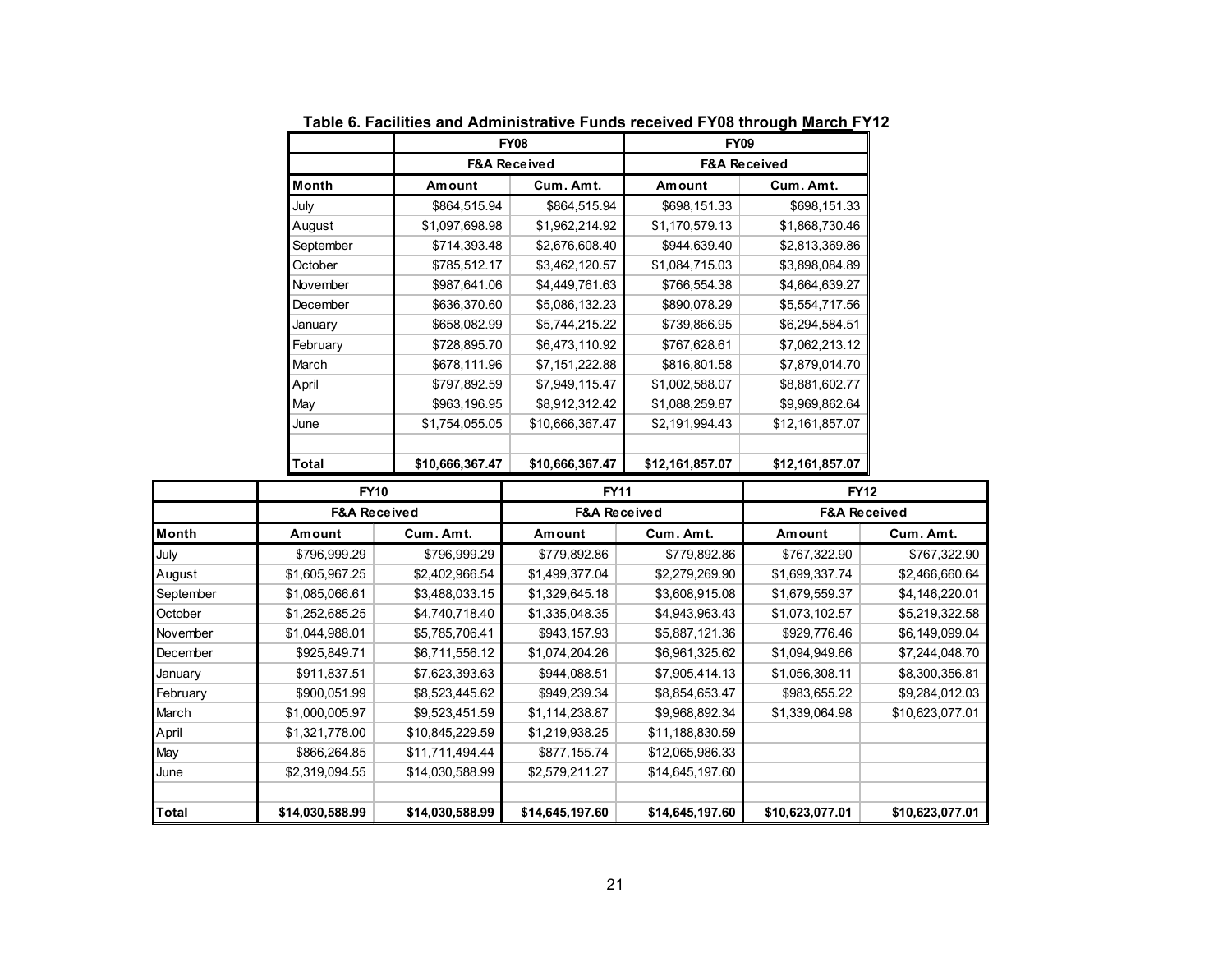

**Figure 6. Cumulative totals of Facilities and Administrative Funds received FY08 through March FY12**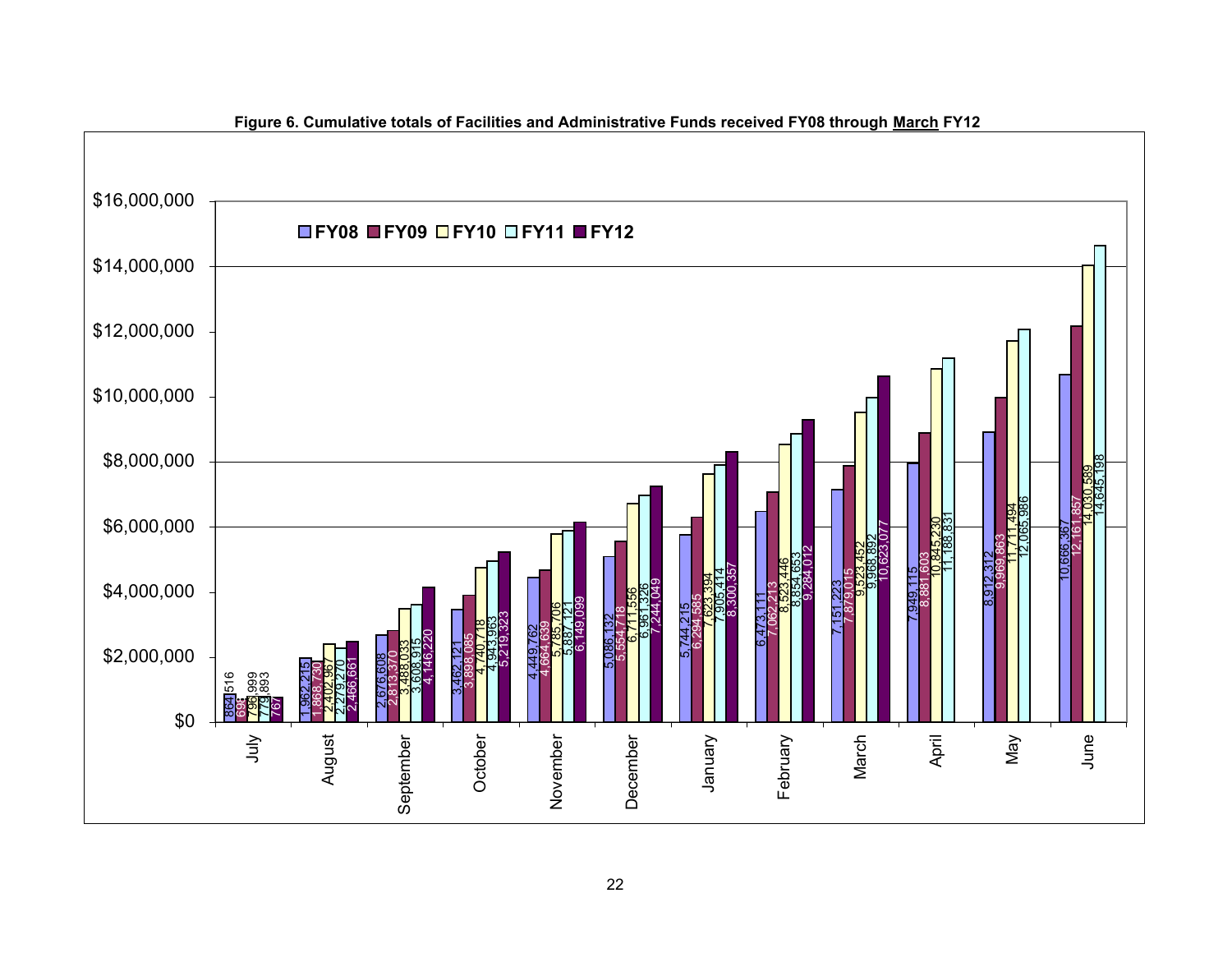**Table 7. Summary of Facilities and Administrative Funds received by administrative and academic units FY08 through March FY12**

| Administrative                         | <b>FY08</b>    | <b>FY09</b>    | <b>FY10</b>    | <b>FY11</b>    | FY12 YTD       | <b>Totals</b>   |
|----------------------------------------|----------------|----------------|----------------|----------------|----------------|-----------------|
| PRESIDENT'S OFFICE                     | \$0.00         | \$0.00         | \$0.00         | \$0.00         | \$0.00         | \$0.00          |
| <b>PROVOST</b>                         | \$0.00         | \$10,321.74    | \$4,046.84     | \$15,606.66    | \$4,841.80     | \$34,817.04     |
| VP, ADMINISTRATION                     | \$195,586.48   | \$286,145.81   | \$281,996.32   | \$284,771.33   | \$234,454.69   | \$1,282,954.63  |
| VP, RESEARCH & ECONOMIC DEV            | \$205,786.40   | \$57,603.29    | \$104,854.61   | \$340,890.84   | \$310,318.33   | \$1,019,453.47  |
| VP, STUDENT AFFAIRS                    | \$97,513.85    | \$105,653.86   | \$88,983.73    | \$15,715.52    | \$0.00         | \$307,866.96    |
| Academic                               |                |                |                |                |                |                 |
| ARTS & SCIENCES                        | \$1,606,108.04 | \$2,016,328.02 | \$2,324,609.05 | \$2,393,029.15 | \$1,559,702.44 | \$9,899,776.70  |
| <b>BUSINESS ADMINISTRATION</b>         | \$47,837.18    | \$80,815.65    | \$3,264.92     | \$11,110.89    | \$27,568.28    | \$170,596.92    |
| <b>CONTINUING EDUCATION</b>            | \$0.00         | \$0.00         | \$0.00         | \$0.00         | \$0.00         | \$0.00          |
| <b>ENGINEERING</b>                     | \$1,007,442.70 | \$1,256,356.71 | \$1,556,055.78 | \$1,689,991.24 | \$1,218,865.07 | \$6,728,711.50  |
| <b>ENVIRONMENT &amp; LIFE SCIENCES</b> | \$1,812,703.38 | \$2,192,102.97 | \$2,714,462.77 | \$3,025,731.60 | \$2,290,807.03 | \$12,035,807.75 |
| <b>GRADUATE SCHOOL</b>                 | \$0.00         | \$0.00         | \$0.00         | \$0.00         | \$0.00         | \$0.00          |
| <b>HUMAN SCIENCE &amp; SERVICES</b>    | \$708,112.84   | \$556,655.93   | \$554,518.46   | \$562,734.23   | \$272,375.15   | \$2,654,396.61  |
| <b>NURSING</b>                         | \$61,174.29    | \$127,327.24   | \$43,132.24    | \$110,023.21   | \$48,988.39    | \$390,645.37    |
| <b>OCEANOGRAPHY</b>                    | \$4,045,120.50 | \$4,192,315.78 | \$4,938,958.67 | \$5,004,789.45 | \$3,862,154.66 | \$22,043,339.06 |
| <b>PHARMACY</b>                        | \$874,875.66   | \$1,275,064.53 | \$1,406,891.03 | \$1,186,076.59 | \$790,272.88   | \$5,533,180.69  |
| UNIVERSITY COLLEGE                     | \$4,106.15     | \$4,626.40     | \$4,550.01     | \$4,726.89     | \$2,728.29     | \$20,737.74     |
| UNIVERSITY LIBRARY                     | \$0.00         | \$539.14       | \$4,264.56     | NA.            | NA.            | \$4,803.70      |
| _ _ _                                  |                |                |                |                |                |                 |

**Totals \$10,666,367.47 \$12,161,857.07 \$14,030,588.99 \$14,645,197.60 \$10,623,077.01 \$62,127,088.1 4**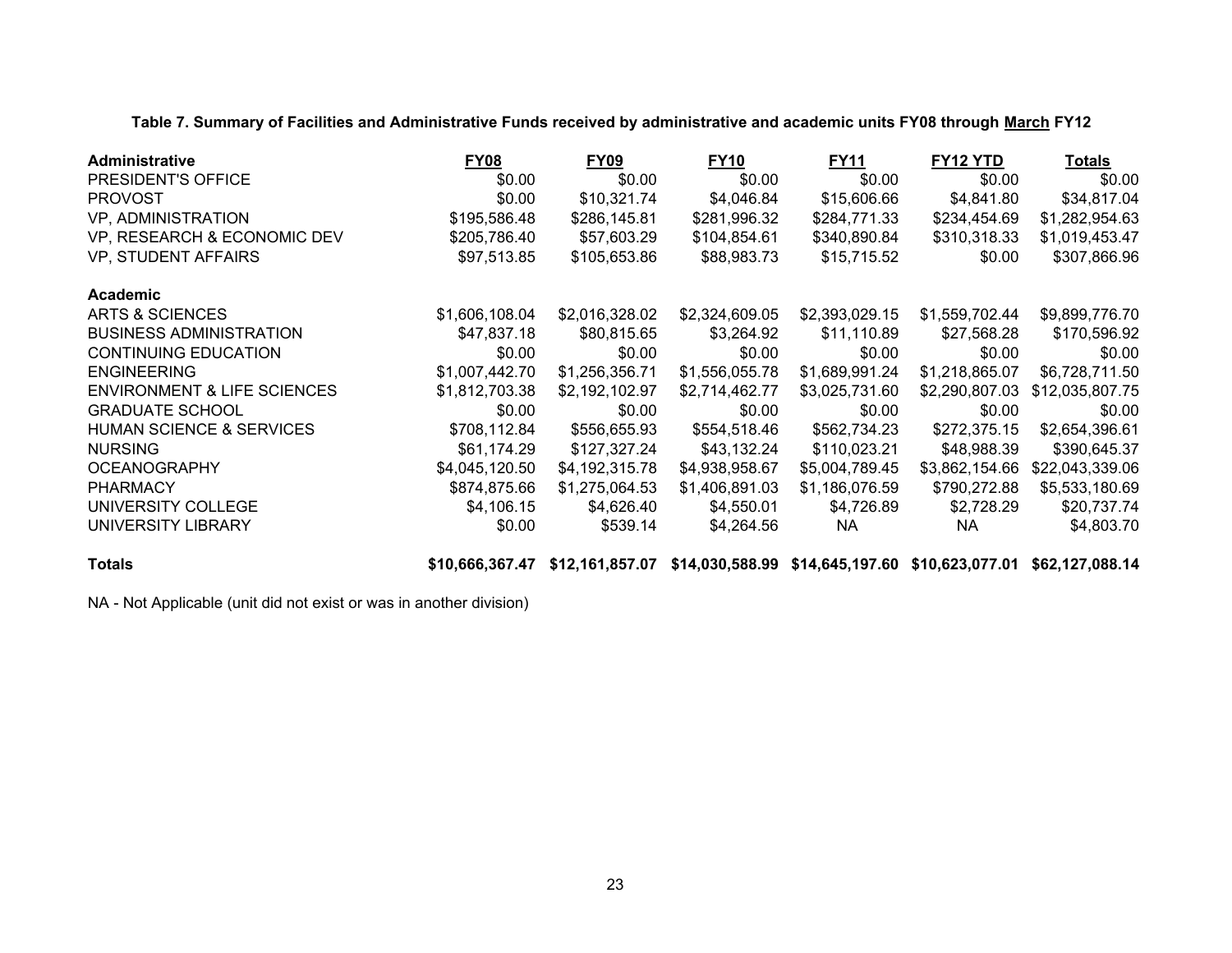**Table 7a. Facilities and Administrative Funds received by departments within colleges FY08 through March FY12**

| <b>College</b>                             | <b>FY08</b>    | <b>FY09</b>  | <b>FY10</b>                   | <b>FY11</b>    | FY12 YTD                                                    | <u>Totals</u>  |
|--------------------------------------------|----------------|--------------|-------------------------------|----------------|-------------------------------------------------------------|----------------|
| <b>Arts and Sciences</b>                   | \$1,606,108.04 |              |                               |                | \$2,016,328.02 \$2,324,609.05 \$2,393,029.15 \$1,559,702.44 | \$9,899,776.70 |
| <b>ART</b>                                 | \$808.60       | \$1,410.59   | \$71.08                       | \$0.00         | \$0.00                                                      | \$2,290.27     |
| CANCER PREVENTION RESEARCH CTR (PSY)       | \$936,294.44   |              | \$1,191,620.62 \$1,188,565.26 | \$1,172,154.18 | \$634,718.53                                                | \$5,123,353.03 |
| <b>CHEMISTRY</b>                           | \$224,026.38   | \$271,170.05 | \$498,893.80                  | \$467,026.25   | \$502,596.21                                                | \$1,963,712.69 |
| <b>COMMUNICATION STUDIES</b>               | \$1,915.43     | \$12,837.04  | \$5,981.56                    | \$0.00         | \$16,517.11                                                 | \$37,251.14    |
| COMPUTER SCIENCE/STATISTICS                | \$135,110.44   | \$142,988.54 | \$176,025.68                  | \$187,978.12   | \$107,298.46                                                | \$749,401.24   |
| <b>DEAN'S OFFICE</b>                       | \$40,004.62    | \$0.00       | \$0.00                        | \$0.00         | \$0.00                                                      | \$40,004.62    |
| <b>ECONOMICS</b>                           | \$191.33       | \$0.00       | \$0.00                        | \$0.00         | \$0.00                                                      | \$191.33       |
| FEINSTEIN HUNGER CENTER (DEAN'S OFFICE)    | \$64,704.49    | \$119,697.20 | \$117,445.19                  | \$116,418.79   | \$91,170.24                                                 | \$509,435.91   |
| <b>HISTORY</b>                             | \$7,408.66     | \$14,811.26  | \$6,770.79                    | \$10,712.30    | \$7,292.65                                                  | \$46,995.66    |
| <b>LANGUAGES</b>                           | \$3,061.60     | \$67,887.69  | \$100,337.49                  | \$142,752.33   | \$28,429.83                                                 | \$342,468.94   |
| LIBRARY AND INFORMATION STUDIES            | \$10,085.71    | \$827.28     | \$0.00                        | \$0.00         | \$0.00                                                      | \$10,912.99    |
| <b>MATHEMATICS</b>                         | \$9,989.50     | \$0.00       | \$0.00                        | \$0.00         | \$0.00                                                      | \$9,989.50     |
| <b>PHYSICS</b>                             | \$81,557.22    | \$138,494.67 | \$192,309.61                  | \$246,542.73   | \$166,341.00                                                | \$825,245.23   |
| PSYCHOLOGY (EXCLUDES CPRC)                 | \$80,776.04    | \$49,875.54  | \$35,708.23                   | \$35,926.38    | \$2,559.35                                                  | \$204,845.54   |
| SOCIOLOGY/ANTHROPOLOGY                     | \$9,920.76     | \$4,707.54   | \$2,500.36                    | \$13,518.07    | \$2,779.06                                                  | \$33,425.79    |
| <b>WOMEN'S STUDIES</b>                     | \$252.82       | \$0.00       | \$0.00                        | \$0.00         | \$0.00                                                      | \$252.82       |
| <b>Business Administration</b>             | \$47,837.18    | \$80,815.65  | \$3,264.92                    | \$11,110.89    | \$27,568.28                                                 | \$170,596.92   |
| <b>DEAN'S OFFICE</b>                       | \$0.00         | \$0.00       | \$0.00                        | \$0.00         | \$0.00                                                      | \$0.00         |
| <b>FACULTY - INSTRUCTION</b>               | \$47,837.18    | \$80,815.65  | \$3,264.92                    | \$11,110.89    | \$27,568.28                                                 | \$170,596.92   |
| <b>RESEARCH CTR FOR BUSINESS ECONOMICS</b> | \$0.00         | \$0.00       | \$0.00                        | \$0.00         | \$0.00                                                      | \$0.00         |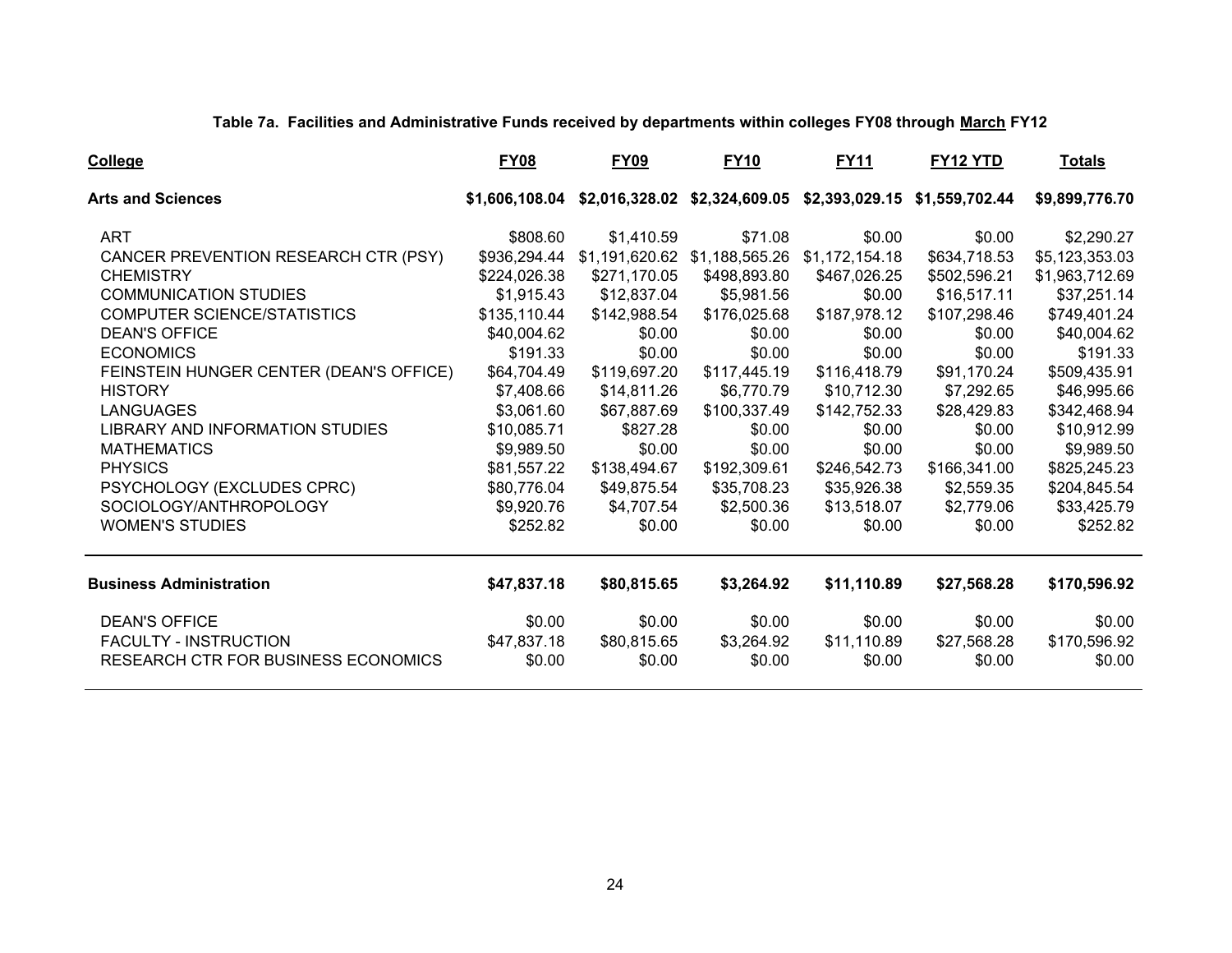| <b>College</b>                                                                                                                                                                                                                                                                                                                                                                            | <b>FY08</b>                                                                                                                                                                                        | <b>FY09</b>                                                                                                                                                                                         | <b>FY10</b>                                                                                                                                                                                        | <b>FY11</b>                                                                                                                                                                                         | FY <sub>12</sub> YTD                                                                                                                                                                            | <b>Totals</b>                                                                                                                                                                                                  |
|-------------------------------------------------------------------------------------------------------------------------------------------------------------------------------------------------------------------------------------------------------------------------------------------------------------------------------------------------------------------------------------------|----------------------------------------------------------------------------------------------------------------------------------------------------------------------------------------------------|-----------------------------------------------------------------------------------------------------------------------------------------------------------------------------------------------------|----------------------------------------------------------------------------------------------------------------------------------------------------------------------------------------------------|-----------------------------------------------------------------------------------------------------------------------------------------------------------------------------------------------------|-------------------------------------------------------------------------------------------------------------------------------------------------------------------------------------------------|----------------------------------------------------------------------------------------------------------------------------------------------------------------------------------------------------------------|
| <b>Continuing Education</b>                                                                                                                                                                                                                                                                                                                                                               | \$0.00                                                                                                                                                                                             | \$0.00                                                                                                                                                                                              | \$0.00                                                                                                                                                                                             | \$0.00                                                                                                                                                                                              | \$0.00                                                                                                                                                                                          | \$0.00                                                                                                                                                                                                         |
| BIOTECH MANUFACTURING PROVIDENCE<br><b>LABOR RESEARCH CENTER</b>                                                                                                                                                                                                                                                                                                                          | \$0.00<br>\$0.00                                                                                                                                                                                   | \$0.00<br><b>NA</b>                                                                                                                                                                                 | \$0.00<br><b>NA</b>                                                                                                                                                                                | \$0.00<br><b>NA</b>                                                                                                                                                                                 | \$0.00<br><b>NA</b>                                                                                                                                                                             | \$0.00<br>\$0.00                                                                                                                                                                                               |
| <b>Engineering</b>                                                                                                                                                                                                                                                                                                                                                                        | \$1,007,442.70                                                                                                                                                                                     | \$1,256,356.71                                                                                                                                                                                      | \$1,556,055.78                                                                                                                                                                                     |                                                                                                                                                                                                     | \$1,689,991.24 \$1,218,865.07                                                                                                                                                                   | \$6,728,711.50                                                                                                                                                                                                 |
| <b>CHEMICAL ENGINEERING</b><br>CIVIL/ENVIRONMENTAL ENGINEERING<br><b>DEAN'S OFFICE</b><br><b>ELECTRICAL ENGINEERING</b><br>MECHANICAL AND INDUSTRIAL SYSTEMS EGR<br><b>OCEAN ENGINEERING</b>                                                                                                                                                                                              | \$213,852.81<br>\$49,919.59<br>\$660.04<br>\$128,124.96<br>\$445,359.44<br>\$169,525.86                                                                                                            | \$287,771.39<br>\$52,401.77<br>\$0.00<br>\$146,950.95<br>\$591,110.88<br>\$178,121.72                                                                                                               | \$320,788.43<br>\$55,281.21<br>\$0.00<br>\$253,753.28<br>\$665,759.87<br>\$260,472.99                                                                                                              | \$401,030.97<br>\$71,471.66<br>\$0.00<br>\$369,172.16<br>\$589,153.02<br>\$259,163.43                                                                                                               | \$286,044.94<br>\$23,377.68<br>\$0.00<br>\$360,902.42<br>\$391,080.64<br>\$157,459.39                                                                                                           | \$1,509,488.54<br>\$252,451.91<br>\$660.04<br>\$1,258,903.77<br>\$2,682,463.85<br>\$1,024,743.39                                                                                                               |
| <b>Environment &amp; Life Sciences</b>                                                                                                                                                                                                                                                                                                                                                    |                                                                                                                                                                                                    |                                                                                                                                                                                                     | \$1,812,703.38 \$2,192,102.97 \$2,714,462.77                                                                                                                                                       |                                                                                                                                                                                                     |                                                                                                                                                                                                 | \$3,025,731.60 \$2,290,807.03 \$12,035,807.75                                                                                                                                                                  |
| AGRICULTURAL EXPERIMENT STATION<br><b>BIOLOGICAL SCIENCES</b><br>CELL AND MOLECULAR BIOLOGY<br><b>COMMUNITY PLANNING/AREA DEVEL</b><br><b>COOPERATIVE EXTENSION</b><br><b>DEAN'S OFFICE</b><br>ENV & NAT RESOURCE ECONOMICS<br>FISHERIES, ANIMAL & VET SCIENCE<br><b>GEOSCIENCE</b><br><b>MARINE AFFAIRS</b><br>NATURAL RESOURCES SCIENCE<br>NUTRITION AND FOOD SCIENCES<br>PLANT SCIENCE | \$0.00<br>\$133,502.71<br>\$179,411.16<br>\$14,574.67<br>\$28,725.14<br>\$158,549.59<br>\$131,042.54<br>\$216,632.99<br>\$69,993.79<br>\$58,233.40<br>\$390,050.86<br>\$229,778.83<br>\$202,207.70 | \$0.00<br>\$148,526.66<br>\$269,949.88<br>\$17,033.93<br>\$24,629.56<br>\$240,746.08<br>\$105,626.63<br>\$209,572.99<br>\$204,787.30<br>\$42,732.60<br>\$467,152.38<br>\$239,792.86<br>\$221,552.10 | \$23.28<br>\$164,996.86<br>\$816,959.06<br>\$8,112.87<br>\$12,622.00<br>\$53,164.38<br>\$108,722.27<br>\$241,245.33<br>\$179,215.61<br>\$41,846.88<br>\$642,942.48<br>\$268,520.89<br>\$176,090.86 | \$0.00<br>\$129,994.92<br>\$1,168,167.96<br>\$6,471.07<br>\$25,790.05<br>\$29,283.33<br>\$133,258.06<br>\$211,436.36<br>\$179,992.35<br>\$35,240.86<br>\$744,347.94<br>\$232,215.16<br>\$129,533.54 | \$0.00<br>\$71,682.76<br>\$911,820.17<br>\$3,957.75<br>\$85,933.55<br>\$11,305.45<br>\$76,353.07<br>\$150,272.25<br>\$207,541.43<br>\$18,971.25<br>\$496,897.40<br>\$150,578.07<br>\$105,493.88 | \$23.28<br>\$648,703.91<br>\$3,346,308.23<br>\$50,150.29<br>\$177,700.30<br>\$493,048.83<br>\$555,002.57<br>\$1,029,159.92<br>\$841,530.48<br>\$197,024.99<br>\$2,741,391.06<br>\$1,120,885.81<br>\$834,878.08 |

NA - Not Applicable (department did not exist or was in another college)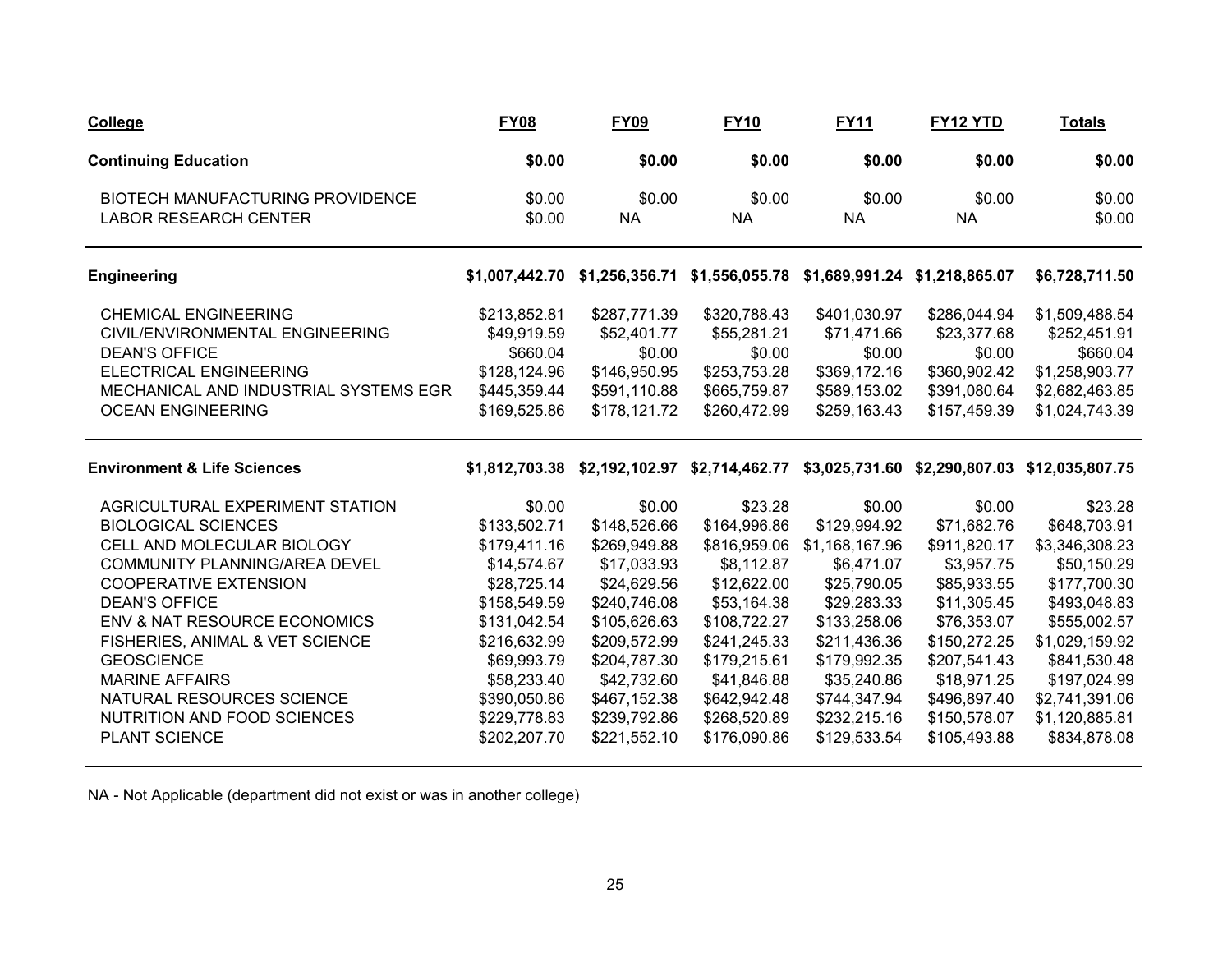| <b>College</b>                         | <b>FY08</b>    | <b>FY09</b>    | <b>FY10</b>                                  | <b>FY11</b>    | <b>FY12 YTD</b> | <b>Totals</b>                                                               |
|----------------------------------------|----------------|----------------|----------------------------------------------|----------------|-----------------|-----------------------------------------------------------------------------|
| <b>Graduate School</b>                 | \$0.00         | \$0.00         | \$0.00                                       | \$0.00         | \$0.00          | \$0.00                                                                      |
| <b>Human Science &amp; Services</b>    | \$708,112.84   | \$556,655.93   | \$554,518.46                                 | \$562,734.23   | \$272,375.15    | \$2,654,396.61                                                              |
| <b>COMMUNICATIVE DISORDERS</b>         | \$52,452.04    | \$9,254.68     | \$5,573.47                                   | \$6,593.16     | \$5.20          | \$73,878.55                                                                 |
| <b>DEAN'S OFFICE</b>                   | \$0.00         | \$0.00         | \$22,160.80                                  | \$21,982.24    | \$13,610.15     | \$57,753.19                                                                 |
| <b>EDUCATION</b>                       | \$317,565.45   | \$302,851.11   | \$275,506.68                                 | \$312,182.07   | \$134,690.03    | \$1,342,795.34                                                              |
| EDUCATION & SOCIAL POLICY RESEARCH     | \$70,549.36    | \$31,916.31    | \$4,929.86                                   | (\$17.49)      | \$0.00          | \$107,378.04                                                                |
| <b>GERONTOLOGY</b>                     | \$135,996.87   | \$130,657.12   | \$145,444.08                                 | \$162,627.24   | \$97,959.61     | \$672,684.92                                                                |
| HUMAN DEV/COUNSEL/FAM STUDIES          | \$6,042.13     | \$12,273.25    | \$24,936.14                                  | \$21,705.88    | \$4,276.62      | \$69,234.02                                                                 |
| <b>KINESIOLOGY</b>                     | \$4,670.32     | \$6,850.47     | \$8,533.64                                   | \$4,335.36     | \$0.00          | \$24,389.79                                                                 |
| PHYSICAL THERAPY                       | \$108,764.97   | \$58,466.83    | \$54,768.23                                  | \$31,425.58    | \$20,018.36     | \$273,443.97                                                                |
| <b>TEACHER EDUCATION</b>               | \$0.00         | \$0.00         | \$0.00                                       | \$0.00         | \$0.00          | \$0.00                                                                      |
| TEXTILES/FASHION MERCHAND/DESIGN       | \$12,071.70    | \$4,386.16     | \$12,665.56                                  | \$1,900.19     | \$1,815.18      | \$32,838.79                                                                 |
| <b>Nursing</b>                         | \$61,174.29    | \$127,327.24   | \$43,132.24                                  | \$110,023.21   | \$48,988.39     | \$390,645.37                                                                |
| Oceanography                           | \$4,045,120.50 |                |                                              |                |                 | \$4,192,315.78 \$4,938,958.67 \$5,004,789.45 \$3,862,154.66 \$22,043,339.06 |
| <b>Pharmacy</b>                        | \$874,875.66   | \$1,275,064.53 | \$1,406,891.03                               | \$1,186,076.59 | \$790,272.88    | \$5,533,180.69                                                              |
| BIOMEDICAL AND PHARMACEUTICAL SCIENCES | \$816,361.91   |                | \$1,172,414.34 \$1,252,068.63 \$1,096,822.80 |                | \$720,197.55    | \$5,057,865.23                                                              |
| <b>DEAN'S OFFICE</b>                   | \$24,549.27    | \$19,332.93    | \$0.00                                       | \$0.00         | \$0.00          | \$43,882.20                                                                 |
| <b>ELDERLY MEDICATION</b>              | <b>NA</b>      | <b>NA</b>      | <b>NA</b>                                    | \$0.00         | \$0.00          | \$0.00                                                                      |
| PHARMACY PRACTICE                      | \$33,964.48    | \$83,317.26    | \$154,822.40                                 | \$89,253.79    | \$70,075.33     | \$431,433.26                                                                |
|                                        |                |                |                                              |                |                 |                                                                             |

NA - Not Applicable (department did not exist of was in another college)

Note: A negative amount reflects an adjustment to the previous fiscal year.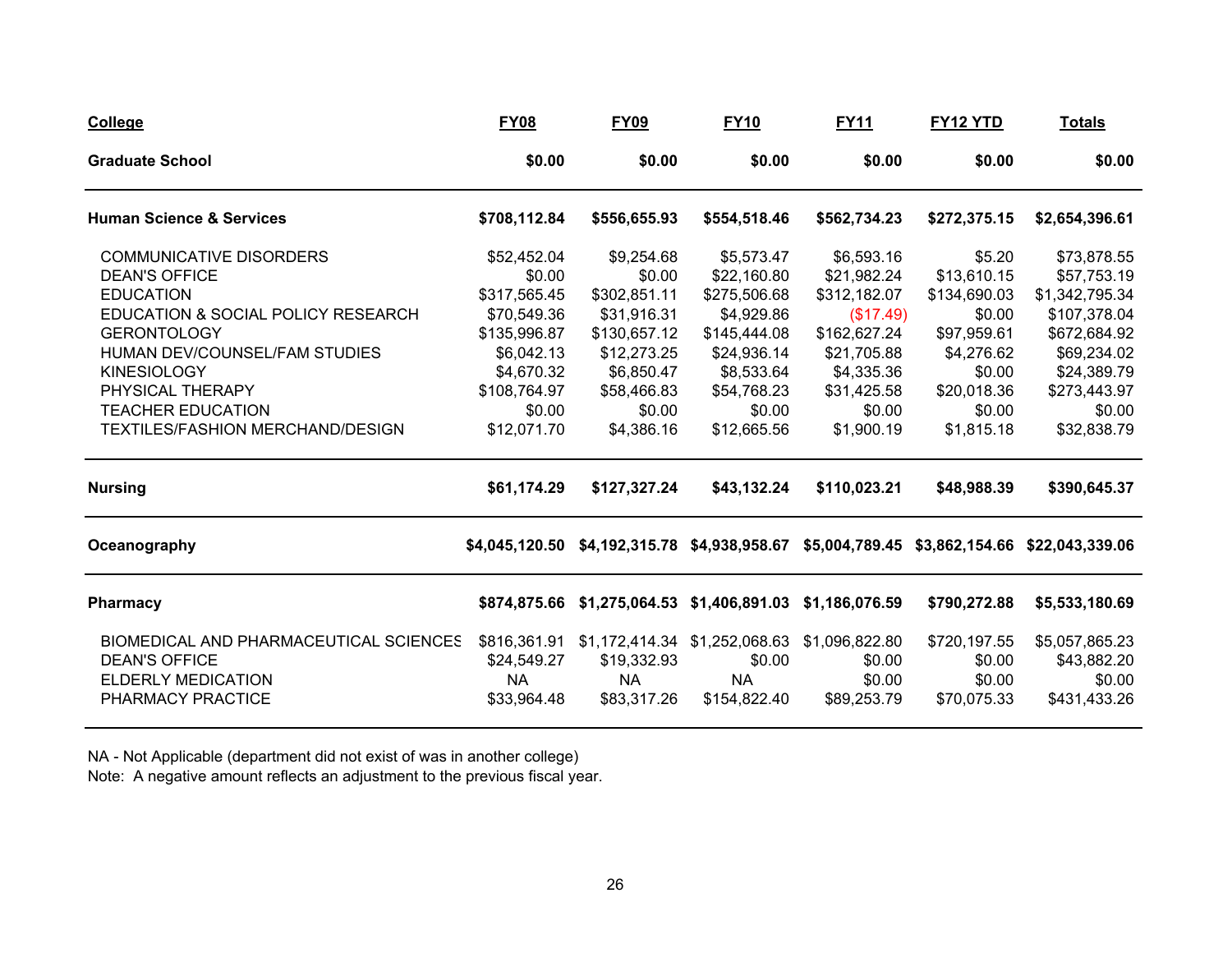| <b>College</b>            | <b>FY08</b> | <b>FY09</b> | <b>FY10</b> | <u>FY11</u> | <b>FY12 YTD</b> | <b>Totals</b> |
|---------------------------|-------------|-------------|-------------|-------------|-----------------|---------------|
| <b>University College</b> | \$4,106.15  | \$4,626.40  | \$4,550.01  | \$4,726.89  | \$2,728.29      | \$20,737.74   |
| <b>University Library</b> | \$0.00      | \$539.14    | \$4,264.56  | <b>NA</b>   | <b>NA</b>       | \$4,803.70    |